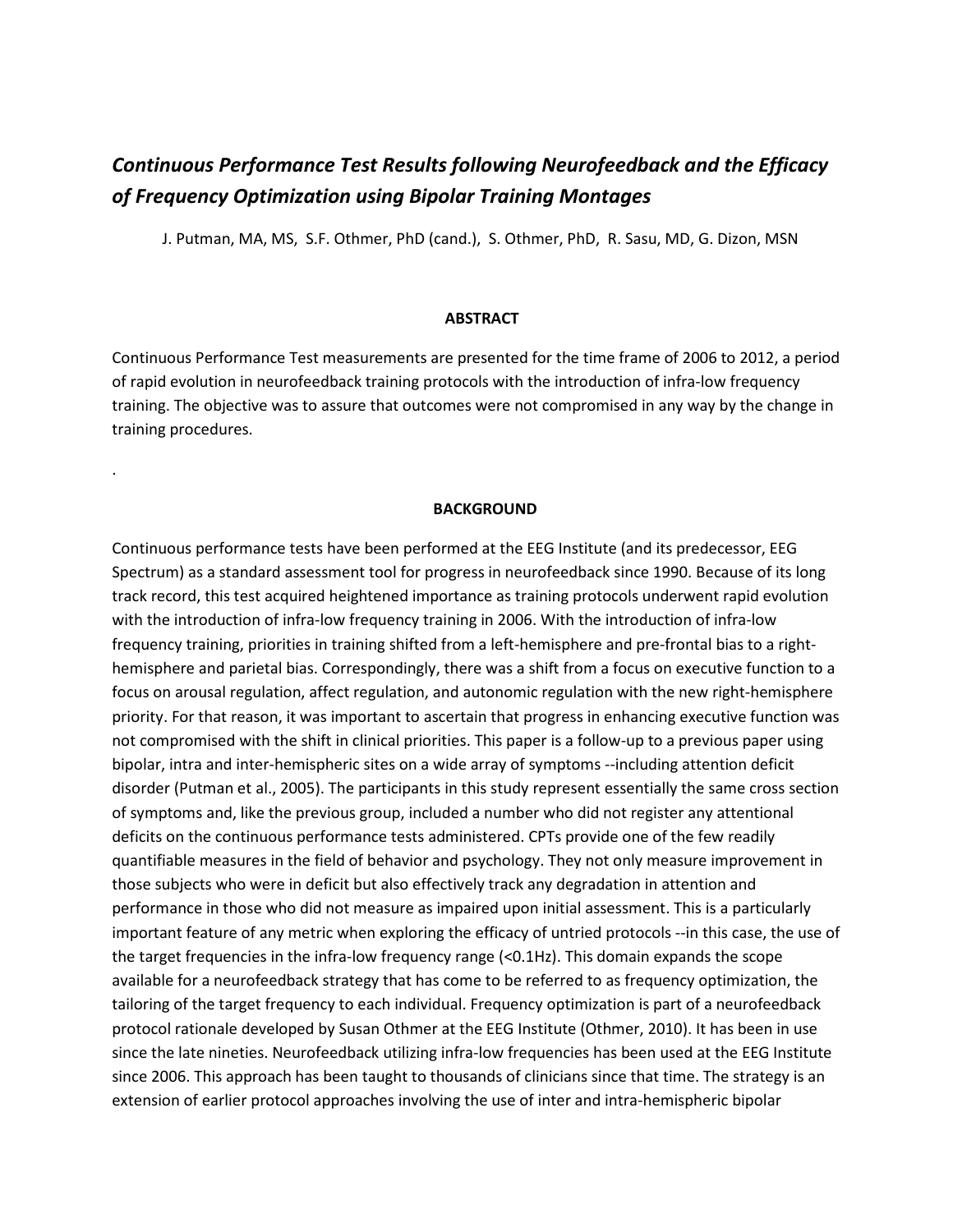protocols (Othmer, 2005). Much of the increased flexibility in protocol selection is, of course, directly related to advances in the field of digital signal processing.

The existence of infra-low frequencies (or, equivalently, infra-slow oscillations) in the brain has been known for many years but their relevance to the EEG has only recently begun to be understood. Infralow frequencies (ILF) are defined as those below 0.1 Hz. Although their origin is not completely clear, evidence suggests that they play a fundamental role in the management of cortical dynamics. The phase of the dominant frequency in upper ILF range has a direct relationship with spectral amplitudes in the conventional EEG band, reflecting modulations in cortical excitability (Monto, S. et. al., 2008). These low frequency oscillations also play a role in attention, where lower amplitudes of infra-slow activity are correlated with attention deficits (Helps, S. et. al., 2007). In addition, shifts in slow cortical potentials may also precede the onset of seizures (O.Leary and Goldring, 2007). In 2006, nearly half of the client population at the EEG Institute was training below 0.05 Hz (Othmer and Othmer, 2006). By the end of 2008, 77 % of the clients were training optimally at 0.001 Hz. By 2010, 0.1 mHz (0.0001 Hz) was being used by the majority of trainees as an optimal training frequency. The downward trend in target frequency was simply the result of tracking the optimum reward frequency for each individual, which gradually led to the exploration of ever lower frequency ranges as developments in signal processing made that possible. This makes the training a very different experience from what prevailed at the higher frequencies. In the mid-range of the EEG band (i.e., alpha and low beta frequencies) the visual system is unable to track the actual dynamics of the filtered signal. Instead the training signal is a derived value, namely the amplitude envelope of the selected signal. This yields a more slowly fluctuating function that the brain is able to track. This also yields a signal that is more directly relevant to the parameter being trained, namely cortical excitability. In the infra low frequency region the problem is very different. Here we are typically confronted with very long periodicities at the target frequency. An entire training session lasts only a fraction of a single cycle at the relevant frequency. Training on the amplitude envelope is out of the question. Instead one trains on the signal itself, and it is apparent that the brain finds this signal to be of great interest. This is surprising, because the signal seems relatively featureless in its slow migration. In fact, it reflects cortical activation directly in its more subtle fluctuations, and these must be what holds the brain's attentions (Othmer, 2015).

CPT measures are age-dependent, which calls for age-segmented norms. They are also somewhat timeof-day dependent, and also state dependent. Within those constraints, they offer reliable results that are sensitive to increments or decrements in performance over time that are uncompromised by practice effects. (More specifically, any practice effects quickly saturate during a brief practice period.) CPTs offer a useful measure of inattention and of impulse control in a wide range of psychiatric, neurological and educational impairments (J.M. Halperin, et.al. 1991). CPTs have also been used in determining effectiveness of medications on schizophrenics (E. Earle –Boyer, et.al., 1991). Previously, CPT advocates over-reached when touting the test as a means of diagnosing ADHD. The term diagnosis implies the imposition of a decision threshold. Thus the door for type 1 and 2 errors opens wide--leading to criticism and even disparagement. On the other hand, when using the test as a measure of degrees of impairment, in the multi-parameter space of a CPT, such criticism can usually be side-stepped. Despite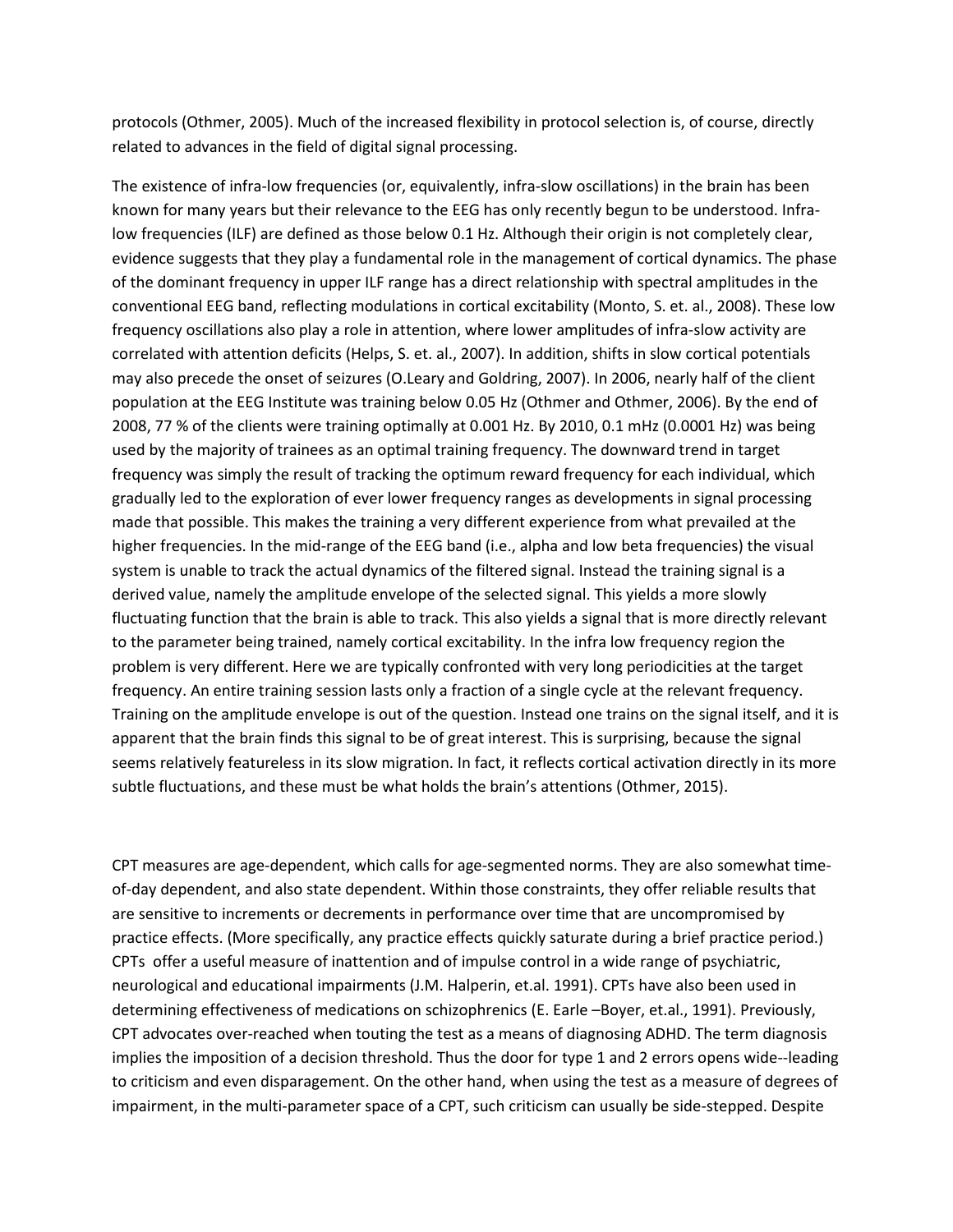the criticisms, CPTs are the most commonly used method for demonstrating the effectiveness of psychostimulants -–the most universally recommended intervention for ADHD. Of the psycho-stimulants, Methylphenidate (MPH) is the most thoroughly studied. Of the MPH studies, the majority indicated improvement on some aspect of CPT performance. Only five studies indicated no significant improvement (C.A. Riccio, et.al. 2001). Results of studies using CPTs and psycho-stimulants are generally positive and suggest that stimulant use often results in improvement in attention; reductions in reaction time and decreased variability. In addition, research suggests that higher doses of stimulant medication are associated with improved performance only up to optimal levels, beyond which performance declines (Rapport M. 2001). The ubiquitous use of CPTs in measuring the effectiveness of stimulant medications in the treatment of attention deficit disorders indicates that hey are considered a valid metric by the medical profession as a whole.

### **METHOD**

### Neurofeedback Protocols:

During the time period covered by these reports, the neurofeedback protocols were in a state of considerable flux. Placements were fairly consistent throughout, however, and nearly always utilized bipolar montage (2-site, 1-channel differential training). The rationale for initial site selection broke down in the following fashion: T3-T4 became the default placement for brain instabilities, mood instabilities and general physiological regulation problems. T4-P4 was the starting site for arousal regulation issues. The pre-frontal frontal sites (Fp1-T3, Fp2-T4, Fp1-Fp2) are included when there are problems with executive function, impulse control, emotional regulation, and obsessive- compulsive symptoms. The parietal sites are for addressing physical agitation, body dysmorphias, proprioception and kinesthetic awareness (P3-T3, P4-T4). The frontal areas (F3-T3, F4-T4) are included when addressing depression and motivation issues.

The principal variable to be managed by the clinician, in addition to choice of electrode placement, was the target frequency. Optimization of the target frequency was utilized throughout, but prior to 2008 the starting frequency for the optimization procedure was 12-15 Hz. Because of the substantial preference for the low reward frequencies, in 2008 the starting frequency was moved to 1.5 Hz for the instability protocol of T3-T4, and to 0.1Hz for the arousal stabilization protocol of T4-P4. In 2010 the starting target frequency was moved to 0.1mHz for all placements (Othmer, 2010). Once this new range was made available, the vast majority of trainees optimized their training within the vicinity of 0.1mHz. When the optimum response frequency (ORF) fell into the conventional EEG frequency region, the net signal was highly dynamic and was dominated as much by the relative phase at the two sites as by the amplitudes prevailing there. This was the topic of the prior paper (Putman et al, 2005). Matters are very different in the infra-low frequency region because the fundamental periodicity is larger than the timescale of the training. Both the signal amplitude at the two sites, and the phase relationship between them, change very slowly over the time course of a session. Additionally, we know that in this low frequency region the signals at the two training sites are highly correlated, which means they have a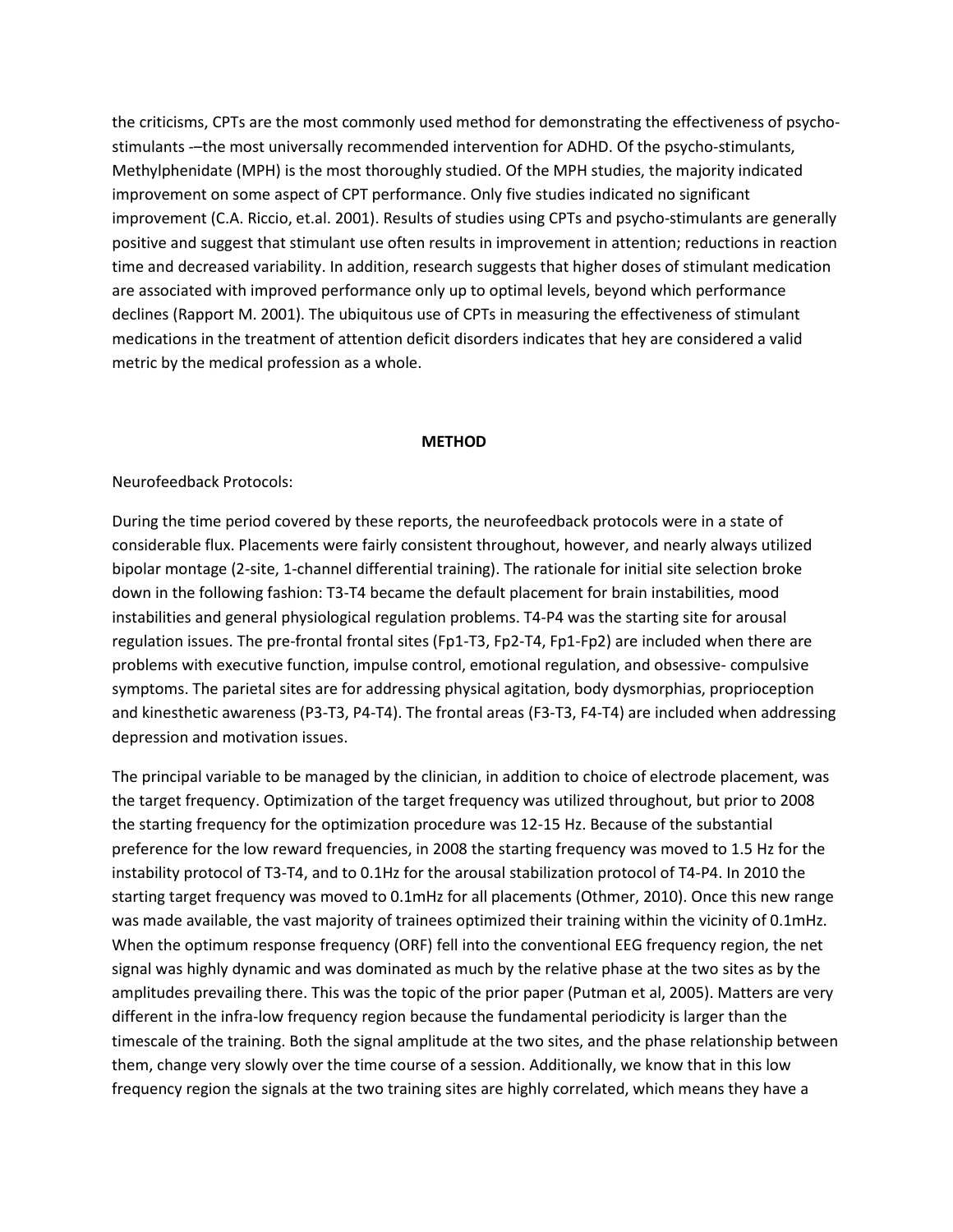substantially common phase. They are close to being phase-locked. So not only is any phase change taking place slowly, but there isn't much taking place at all! Instead the brain is now locking onto fluctuations in the real-time signal, which is largely a matter of the relative amplitude between the two sites, reflecting differential cortical activation.

All electrodes were placed at the traditional sites according to the standard 10/20 placement system. Some variations in placement site occurred –such as placement slightly anterior or posterior to the temporal site location (T3,T4). Narrow-band filtering was used to select the frequency of interest, in considerable contrast to the 3-Hz bandwidth utilized in the conventional EEG band. On the other hand, narrow-band means something very different in the low-frequency region than at higher frequencies. Accompanying this reward scheme is an inhibit protocol that targets transient excursions into disregulation. A wide-band (variations on 0-40 Hz) inhibit scheme was used to suppress transient activity that stands out substantially above the ambient background levels of the EEG trace. The 40-Hz bandpass was segregated into ten sub-bands, and each of these was independently thresholded. Dynamically adjusted thresholds were used to accommodate secular trends in band amplitudes throughout the session. The training strategy underwent considerable modification over the years covered by this report. When the training focused on the standard EEG band with conventional threshold-based training, the reward criteria were generous, being typically set at or above 85%. Inhibitory thresholds were set at 10% typically, unless there were obvious reasons to do otherwise. The primary purpose of the inhibition scheme was to prevent the inadvertent rewarding of transient epileptiform, paroxysmal , or simply highly dysregulated activity that was signaled by an amplitude well in excess of the normal EEG trace for the particular band. Since the inhibit threshold was relatively high, this presented no conflict with a reward frequency that happened to be in the same band. The reward was continuous; the inhibits were merely episodic. The general approach with regard to the assignment of reward frequencies was to correlate them with the arousal level of the individual. In this regard, it is useful to think of high arousal states as emergency mode (fight or flight) states. High arousal is often associated with mental and physical agitation. There is difficulty calming and a tendency to react aggressively when stressed or threatened. Such states, when prolonged, can lead to exhaustion and drug (stimulant) seeking behaviors. Low arousal often manifests as difficulty maintaining alertness and normal responsiveness. Such individuals tend to be hypersensitive and will retreat or withdraw when under stress. Continuous performance tests (in this case the TOVA and the QIK), provide clues about arousal level. The low demand portion of the test (sparse target condition) will tend to push inattentiveness into prominence. Low arousal individuals tend to struggle during this portion of the test. On the other hand, the high demand portion (target-frequent condition) will tend to expose the individual with high arousal tendency to be impulsive and over-reactive (S. F. Othmer, 2010). Thus the low arousal ADD subtype will tend to have more omission errors on the CPT while the high arousal subtype will present with an excess of commission errors. With the entry into the infra-low frequency regime, this partitioning in to high and low arousal subtypes was no longer clinically relevant. That is to say, it did not have protocol implications. Every individual had a particular optimal frequency for the training, irrespective of their native tendencies on the arousal spectrum.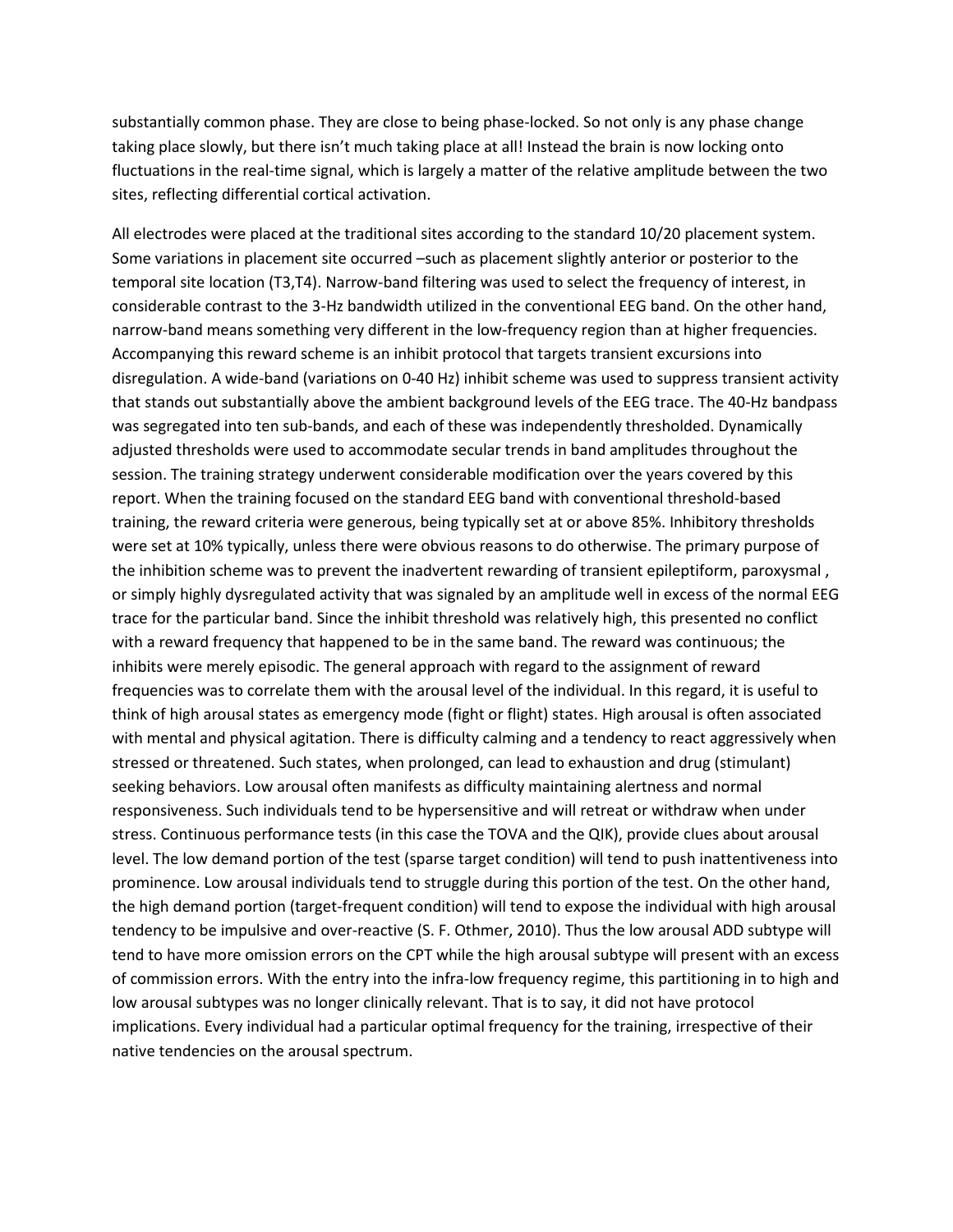## Measures:

There were two CPTs used in this study. The TOVA and the QIK test. The TOVA involves a brief (100 millisecond) visual presentation of one of two patterns every 2 seconds. One pattern is designated the "target" and the other as the "non-target". The distinction between the two patterns involves up-down discrimination. The person is instructed to press a micro switch when presented with the target and refrain from pressing on the non-target. The test duration is 22.5 minutes. The purpose of the TOVA is to assess sustained attention via impulse control, reaction time, variability of reaction time omission errors and commission errors (Leark, et.al 2007). The QIK test is identical to the TOVA in all respects except the following: It is a hand held device that requires recognition of lateral distinctions in the target object. In addition, unlike the TOVA, the response time cutoff is 150 ms instead of 200ms. In the original design of the TOVA, such fast responses were considered anticipatory. In some of the older data the 200 ms cut off may have skewed the data negatively since some of the best results were rejected as anticipatory (Leark et al., 2007). Due to the similarity in design of the two CPTs, the TOVA database was deemed suitable for use as the normative reference in the QIK test reports.

In this population, CPTs were administered prior to neurofeedback training and again after the first 20 sessions. Many factors can elicit transient attention deficits. These include sleep deprivation, situational stressors, diurnal effects and low blood sugar. In order to minimize diurnal effects, evaluations were done between 9 am and 2 pm whenever possible. Training periods were generally 30 minutes long. Training frequency varied from 2 to 10 sessions per week. There were few medication changes during the training. Typically, there are none during the first 20 sessions. Medications changes, if any, generally occur after there is tangible evidence that a change is warranted. It is therefore somewhat unusual for any changes to take place prior to the first re-evaluation. Subjects were asked to refrain from using any fast acting short duration stimulants prior to the evaluations.

## Instrumentation:

Three neurofeedback systems were used in this study: The NeuroCybernetics system, the BioExplorer software, and the Cygnet–NeuroAmp system from bee Medic. The NeuroCybernetics system uses infinite impulse response (IIR) digital filtering with elliptic filters with analog signal gain set at 10,000 with digital conversion at 10-bit resolution. Instrument input impedance for each channel was set to one million megohms. Sampling rate was set at 160 per second. The Bio-Explorer unit was utilized for the initial exploration of the infra-low frequency region, as it provided for filter bandwidths extending down to 0.1 Hz center frequency.

The Cygnet-Neuro Amp system has a base sampling rate of 1000 per second, with down-sampling to 250 Hz. Bessel filters of second order are used for inhibits and rewards. Digital resolution in this dc-coupled design is greater than 24 bits.

In each system, the raw signal trace was displayed in a continuous horizontal scrolling or swept fashion for monitoring by the technician. Upon digital filtering, the signal was sent to a second computer where it was mapped into different features of a video game for viewing by the participant. Changes in the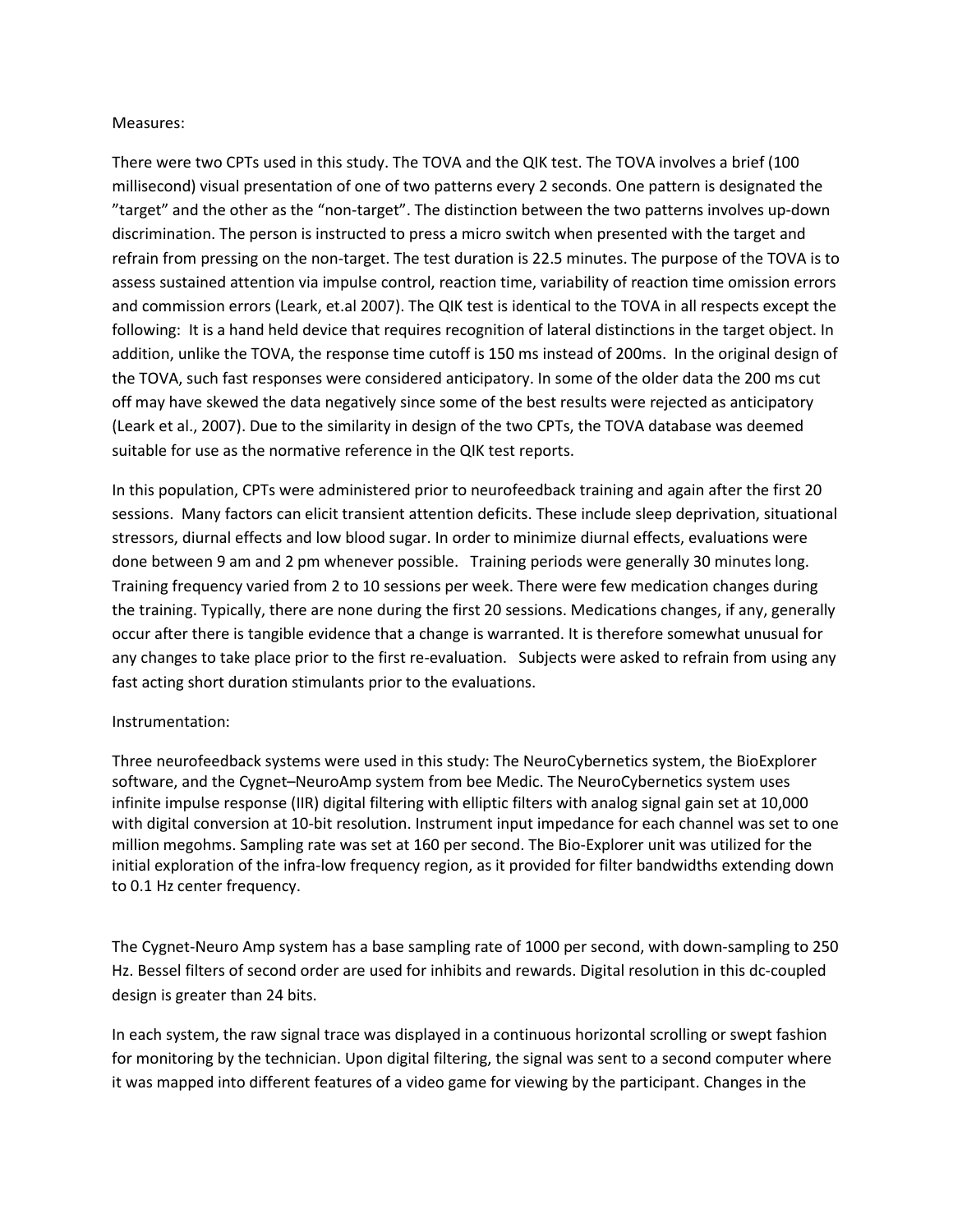targeted aspects of the signal (rewarded and inhibited frequencies) were registered in visual, auditory and tactile feedback.

## Statistics:

Analysis of variance was performed on all 4 scales of the continuous performance test. An additional analysis was done on the same scales but excluding all of those whose initial CPT scores were over 100. Since we were confined to 2 groups of data (a single group of subjects with repeated measures), analyses of variance ANOVA for paired samples was used to compare the validity of the pre- and post-NF training means. ANOVA measures can be derived via the specific t values where  $F = t^2$ . The Bonferroni correction was used to reduce the possibility of Type I errors. Even the strictest alpha value (.01) would have allowed for a per scale value of p= .0025 -far greater than the actual p values achieved. Even by the most conservative standards the training yielded highly significant results.

## **RESULTS (through March 2010)**

Below is a breakdown of the standard scores for each of the 4 scales based on standard deviation and ranked in order of severity of impairment -prior to the neurofeedback training (N= 249). The pre-training scores are in blue and the post training scores are in red.

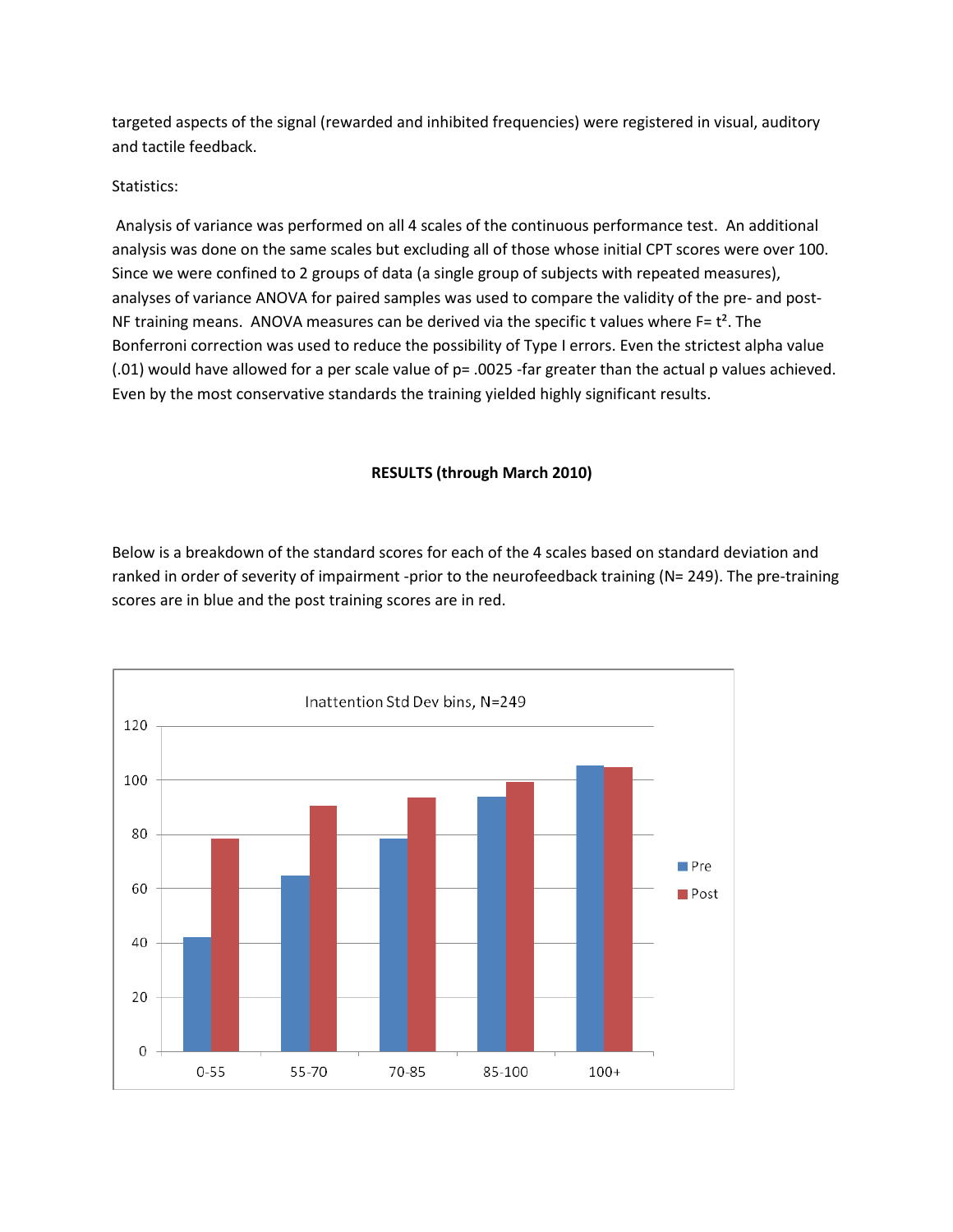| Om., 0-55 | Mn    | N  | Std Dev | $F(1,N-1)$ | Sig.   |
|-----------|-------|----|---------|------------|--------|
| (249) Pre | 42.34 | 52 | 4.25    | 82.8       | P<.001 |
| Post      | 78.33 |    | 27.9    |            |        |

| Om., 55-70 | Mn   | N  | Std Dev | $F(1,N-1)$ | Sig.       |
|------------|------|----|---------|------------|------------|
| Pre        | 64.8 | 10 | 3.97    | 22.5       | $P = .001$ |
| Post       | 90.6 |    | 17.05   |            |            |

| Om. 70-85 | Mn    | N  | Std Dev | $F(1,N-1)$ | Sig.      |
|-----------|-------|----|---------|------------|-----------|
| Pre       | 78.3  | 30 | 4.67    | 38.4       | P < 0.001 |
| Post      | 93.53 |    | 13.55   |            |           |

| Om., 85-100 | Mn    | N  | Std Dev | $F(1,N-1)$ | Sig.     |
|-------------|-------|----|---------|------------|----------|
| Pre         | 93.8  | 50 | 4.7     | 14.4       | P < .001 |
| Post        | 99.36 |    | 9.4     |            |          |

| Om., 100+ | Mn     | N   | Std Dev | $F(1,N-1)$ | Sig.       |
|-----------|--------|-----|---------|------------|------------|
| Pre       | 105.55 | 107 | 2.95    | 0.45       | $P = .505$ |
| Post      | 104.88 |     | 10.67   |            |            |

Table 1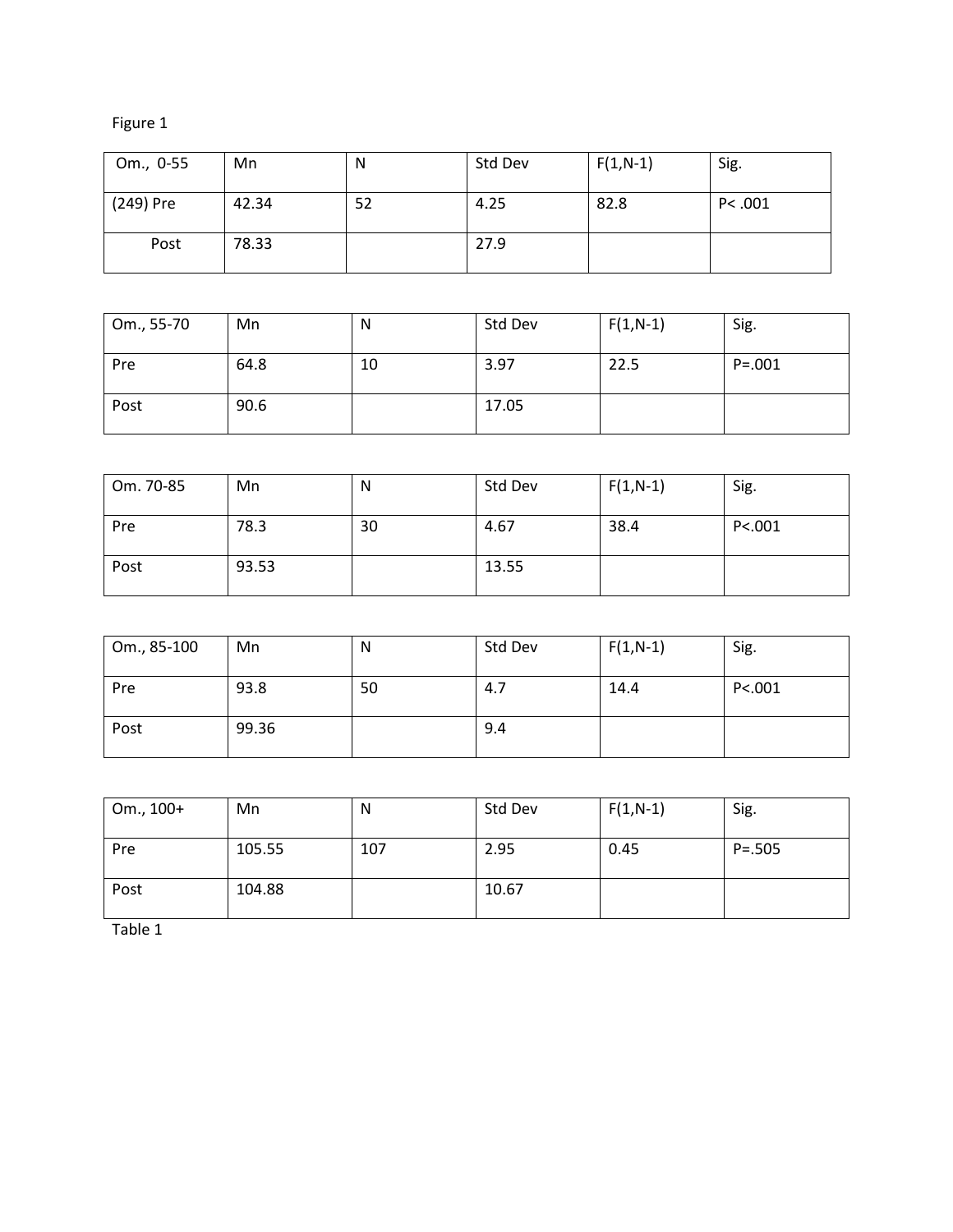

| Com., 0-55 | Mn    | N  | Std Dev | $F(1,N-1)$ | Sig.     |
|------------|-------|----|---------|------------|----------|
| (249)Pre   | 43.95 | 22 | 5.15    | 94         | P < .001 |
| Post       | 93.64 |    | 22.46   |            |          |

| Com., 55-70 | Mn    | N  | Std Dev | $F(1,N-1)$ | Sig.    |
|-------------|-------|----|---------|------------|---------|
| Pre         | 66.82 | 11 | 2.86    | 51.8       | P < 001 |
| Post        | 94.45 |    | 13.66   |            |         |

| Com., 70-85 | Mn    | N  | Std Dev | $F(1,N-1)$ | Sig.    |
|-------------|-------|----|---------|------------|---------|
| Pre         | 77.67 | 24 | 4.99    | 79.2       | P < 001 |
| Post        | 99.67 |    | 13.07   |            |         |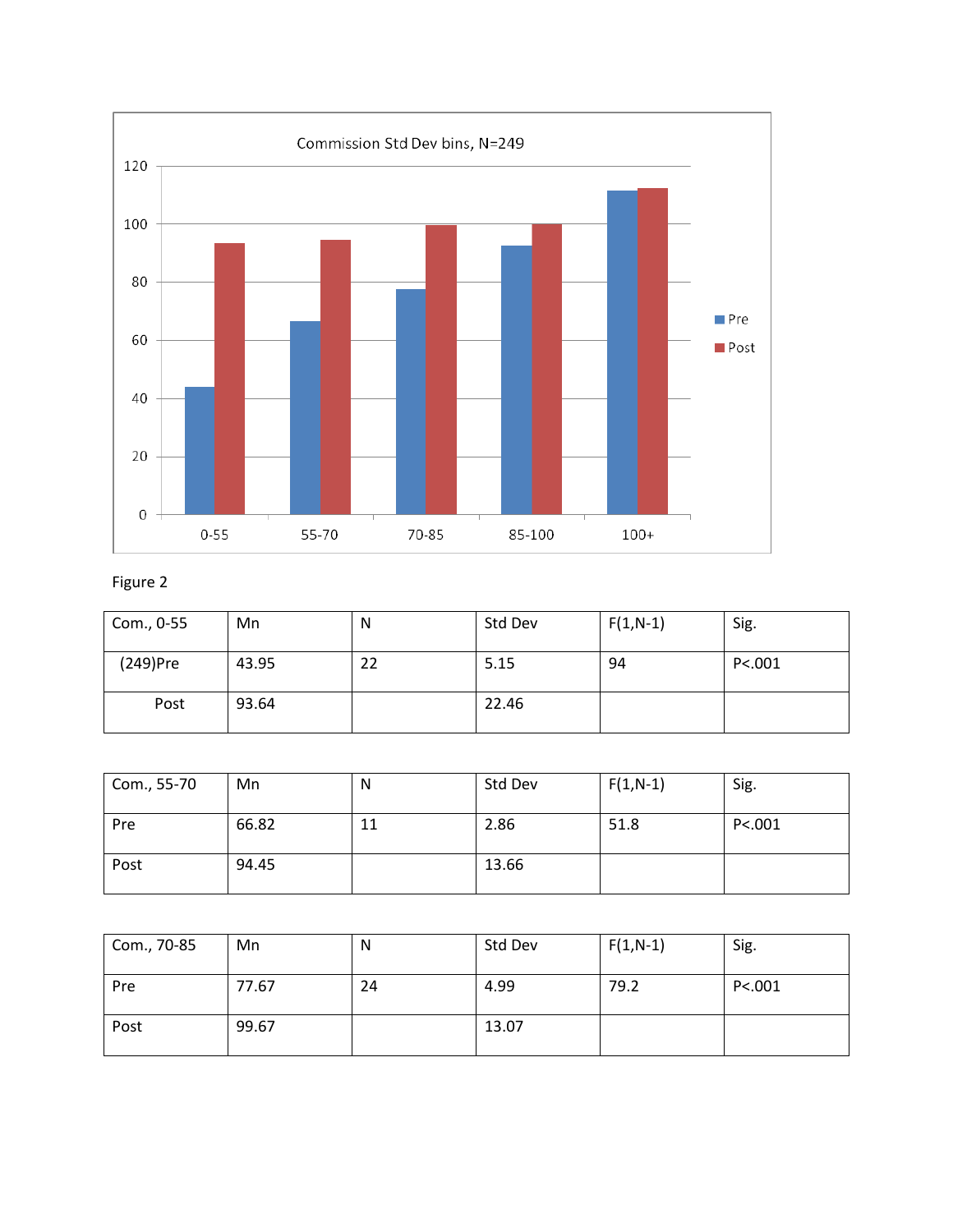| $\cdot$ Com., 85-100 | Mn    | N  | Std Dev | $F(1,N-1)$ | Sig.     |
|----------------------|-------|----|---------|------------|----------|
| Pre                  | 92.67 | 68 | 4.7     | 21.2       | P < .001 |
| Post                 | 99.87 |    | 13.31   |            |          |

| Com., 100+ | Mn     | N   | Std Dev | $F(1,N-1)$ | Sig.       |
|------------|--------|-----|---------|------------|------------|
| Pre        | 111.56 | 124 | 5.96    | 0.94       | $P = .333$ |
| Post       | 112.64 |     | 11.66   |            |            |



# Figure 3

| RT: N=249 | Mn | N | Std Dev | F/A<br>$N-1$<br>ر باش | Sig |
|-----------|----|---|---------|-----------------------|-----|
|-----------|----|---|---------|-----------------------|-----|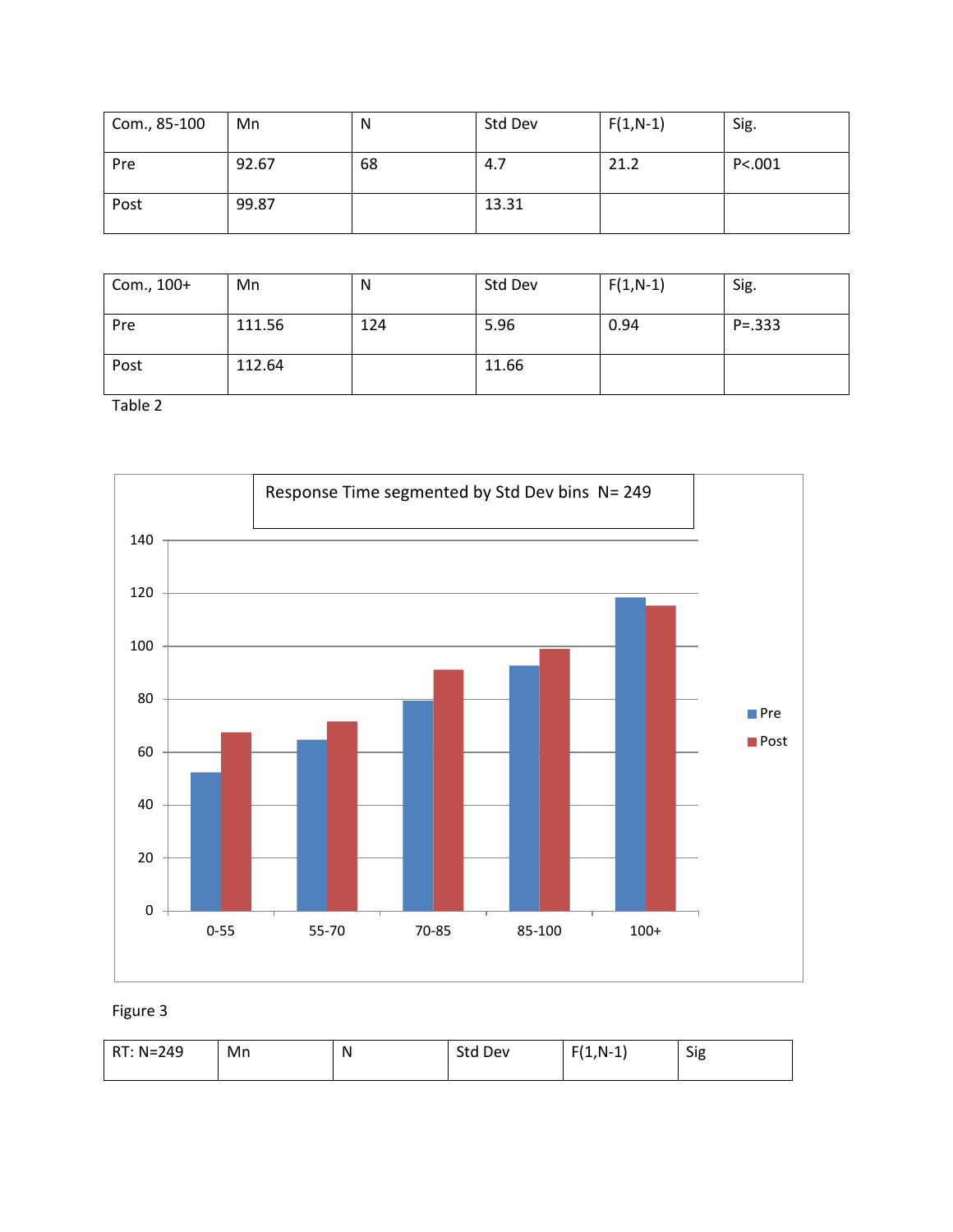| Pre 0-55 | 52.4 | 18 | 21.3 | 11.9 | $P = .004$ |
|----------|------|----|------|------|------------|
| Post     | 67.5 |    | 22.9 |      |            |

|           | Mn   | N  | Std Dev | $F(1,N-1)$ | Sig       |
|-----------|------|----|---------|------------|-----------|
| Pre 55-70 | 64.7 | 21 | 4.98    | 8.2        | $P = .01$ |
| Post      | 71.6 |    | 19.73   |            |           |

|           | Mn   | N  | Std Dev | $F(1,N-1)$ | Sig    |
|-----------|------|----|---------|------------|--------|
| Pre 70-85 | 79.4 | 33 | 4.47    | 15.2       | P<.001 |
| Post      | 91.1 |    | 16.28   |            |        |

|            | Mn   | N  | Std Dev | $F(1,N-1)$ | Sig        |
|------------|------|----|---------|------------|------------|
| Pre 85-100 | 92.7 | 50 | 4.36    | 8.8        | $P = .005$ |
| Post       | 99.0 |    | 16.21   |            |            |

|          | Mn    | N   | Std Dev | $F(1,N-1)$ | Sig        |
|----------|-------|-----|---------|------------|------------|
| Pre 100+ | 118.5 | 127 | 14.0    | 8.1        | $P = .005$ |
| Post     | 115.4 |     | 15.76   |            |            |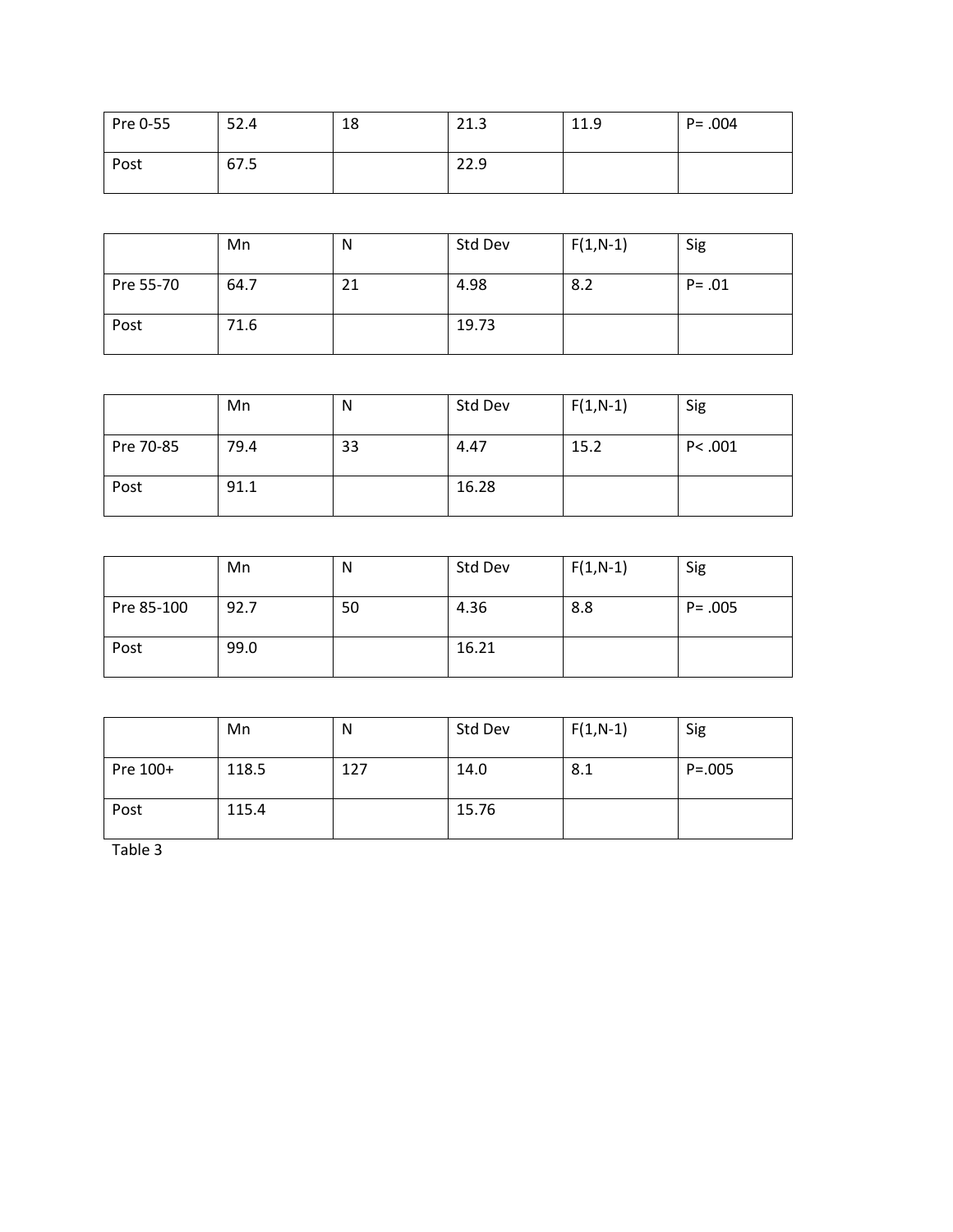

| Var: N=249 | Mn   | N  | Std Dev | $F(1,N-1)$ | Sig      |
|------------|------|----|---------|------------|----------|
| Pre 0-55   | 42.2 | 38 | 4.36    | 38.5       | P < .001 |
| Post       | 69.5 |    | 26.54   |            |          |

|           | Mn   | N  | Std Dev | $F(1,N-1)$ | Sig     |
|-----------|------|----|---------|------------|---------|
| Pre 55-70 | 63.7 | 27 | 4.39    | 47.6       | P < 001 |
| Post      | 87.2 |    | 18.05   |            |         |

|           | Mn   | N  | Std Dev | $F(1,N-1)$ | Sig      |
|-----------|------|----|---------|------------|----------|
| Pre 70-85 | 78.5 | 49 | 4.44    | 14.7       | P < .001 |
| Post      | 87.8 |    | 17.7    |            |          |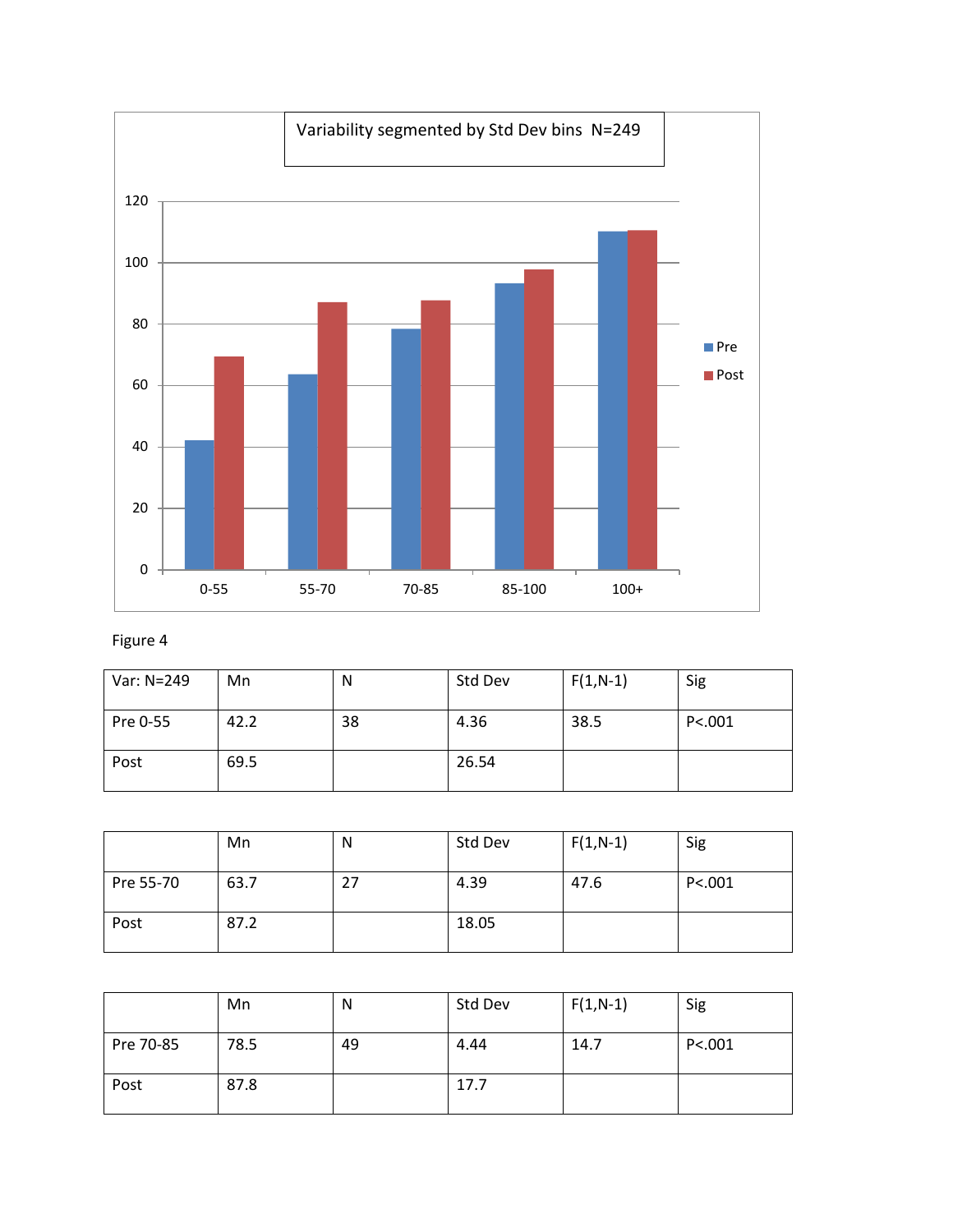|            | Mn   | N  | Std Dev | $F(1,N-1)$ | Sig        |
|------------|------|----|---------|------------|------------|
| Pre 85-100 | 93.3 | 67 | 4.57    | 4.5        | $P = .037$ |
| Post       | 97.8 |    | 17.6    |            |            |

|          | Mn    | N  | Std Dev | $F(1,N-1)$ | Sig        |
|----------|-------|----|---------|------------|------------|
| Pre 100+ | 110.3 | 68 | 7.19    | 3.8        | $P = .846$ |
| Post     | 110.6 |    | 12.86   |            |            |

Below is a list of pre- and post-standard scores by scale, for those of the 249 who scored below 100 on their initial CPT evaluation.

## Omission, N=134, (pre-test< 100)

| Mn<br>pre | post<br>Mn                     | CTD<br>pre<br>J<br>. . | $ -$<br>post<br>ັ    | ו הרו<br>ᅩJJ<br>. | Sig. |
|-----------|--------------------------------|------------------------|----------------------|-------------------|------|
| 67.81     | $\circ$<br>$\sim$ $-$<br>,,,,, | ~~<br>10               | $- -$<br>$\sim$<br>ر | 113.42            | .001 |

Table 1b

## Commission, N=115 (pre test < 100)

| Mn<br>pre                                 | Mn<br>post                                            | CTD<br>pre<br>. . | $\sim$ $\sim$<br>post<br>ັ<br>. . | 114'              | Sig. |
|-------------------------------------------|-------------------------------------------------------|-------------------|-----------------------------------|-------------------|------|
| $\overline{\phantom{a}}$<br>$\sim$<br>، ن | $\sim$ $\sim$<br>7 <sup>c</sup><br>. .<br><i>,,,,</i> | 70<br>۱o<br>10.70 | $- -$<br><b>10.70</b>             | $\sim$<br>07<br>. | .001 |

Table 2b

## Response Time, N=119 (pre-test < 100)

| Mn pre           | Mn post | CTD<br>pre<br>ا د<br>◡ | CTD<br>post<br>טוכ | 110<br>$\overline{14}$<br>110) | Sig. |
|------------------|---------|------------------------|--------------------|--------------------------------|------|
| --<br>7.59       | 88.08   | 16.78                  | 21.30              | 42.2                           | .001 |
| $ -$<br>$\sim$ 1 |         |                        |                    |                                |      |

Table 3b

## Variability, N= 174 (pre-test < 100)

| Mn pre | Mn post | <b>STD</b><br>pre | CTC<br>post<br>ט ו<br>ັ   | $\neg$<br>1.I/J | Sig.        |
|--------|---------|-------------------|---------------------------|-----------------|-------------|
| 73.04  | 86.91   | 19.49             | $\sim$<br>$\sim$<br>22.JJ | 69.39           | .001<br>∕ ¤ |
|        |         |                   |                           |                 |             |

Table 4b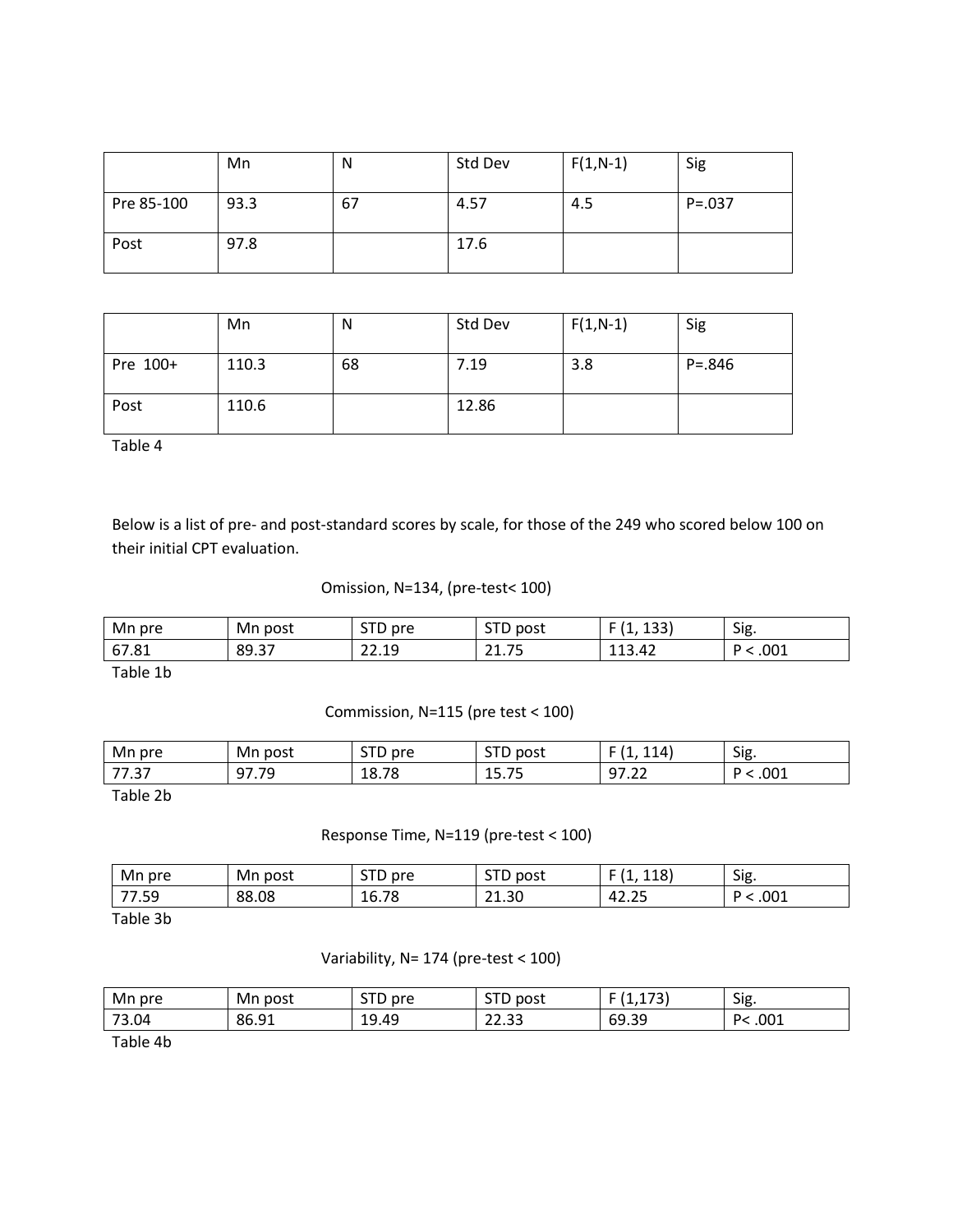As has been the case with all previous examinations of the data, there was a clear trend towards normalization on all 4 individual scales of the CPT. This trend was even more evident when the standard scores were broken down by 15 point bins–each bin representing 1 standard deviation (Figures 1-4 and Tables 1-4). When eliminating those subjects who initially tested above a standard score of 100 on each scale, the results are even more dramatic (Tables 1b-4b). In addition, all those whose pre-training scores were above 100 were examined to see if there was any significant deterioration in performance. Omission, Commission and Variability scores yielded no significant changes at the 100+ pre-training level. Overall, those subjects exhibiting the greatest degree of impairment upon intake, showed the most improvement upon reexamination after the 20+ training sessions.

## Combining the Scales

The Combined Scales measure involves taking the Mean of all 4 scales and comparing the pre-training Mn to the post training Mn. Doing so causes the outliers to get washed out by the averaging process. Although the value of this measure hasn't really been established with respect to its clinical implications, it does give us a "high altitude" reference point regarding the overall trending in brain function (with an increase in CS score reflecting a general improvement in functioning).



Figure 5 Combined Scales

| Mn<br>pre                        | Mn<br>post | Std<br>Dev pre | Std<br>Dev post | .248  | Sig         |
|----------------------------------|------------|----------------|-----------------|-------|-------------|
| 90.65                            | 99.91      | 18.02          | 16.29           | 100.8 | .001<br>ے 0 |
| $ -$<br>$\overline{\phantom{0}}$ |            |                |                 |       |             |

Table 5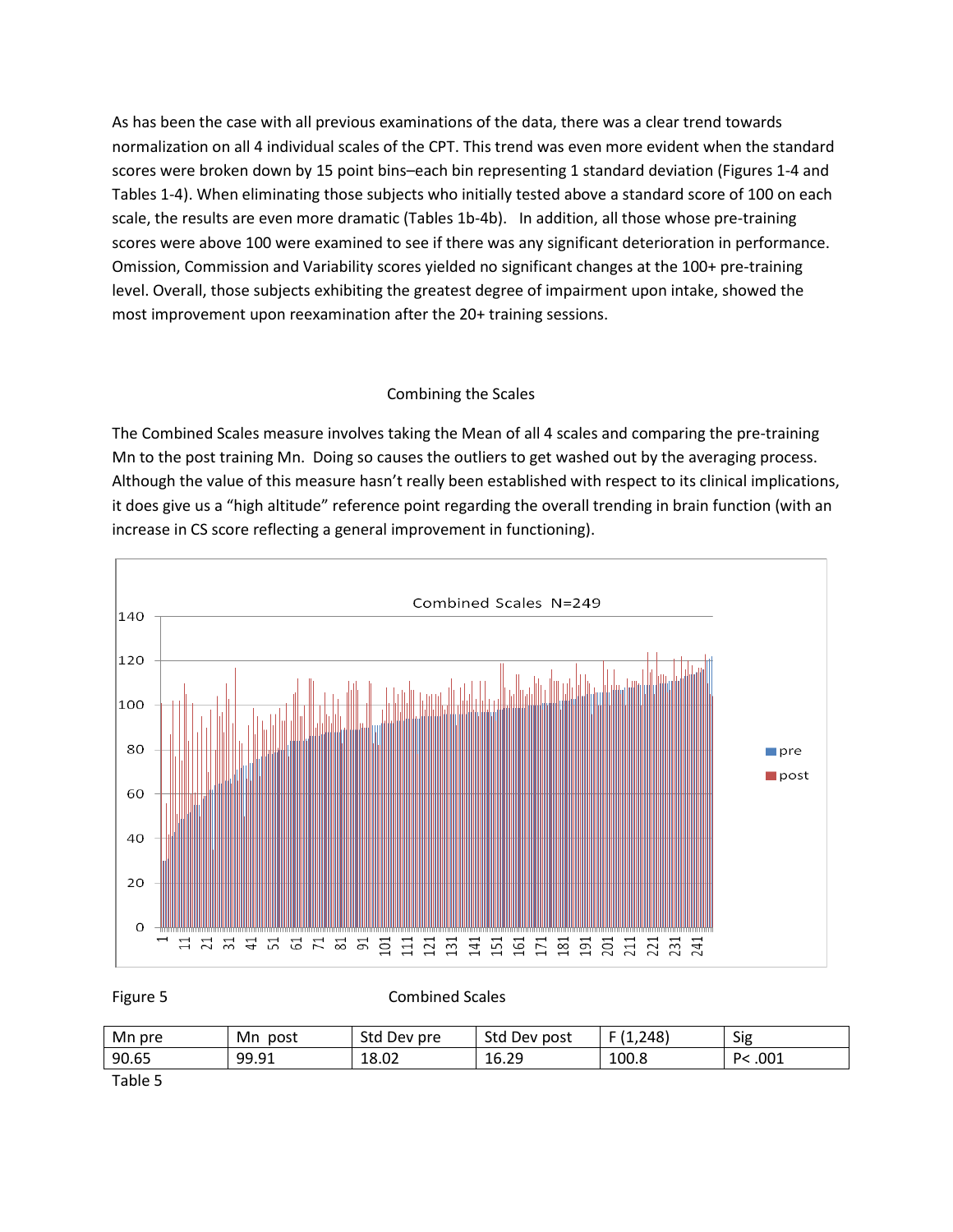

In Table 5, Figures 5 and 6, the average of all four scales for the entire sample of 249 was examined – pre to post. Fig. 5 shows the overall and Fig. 6 breaks down the results into 10 point bins -which parallels the trend towards normalization observed in each scale individually.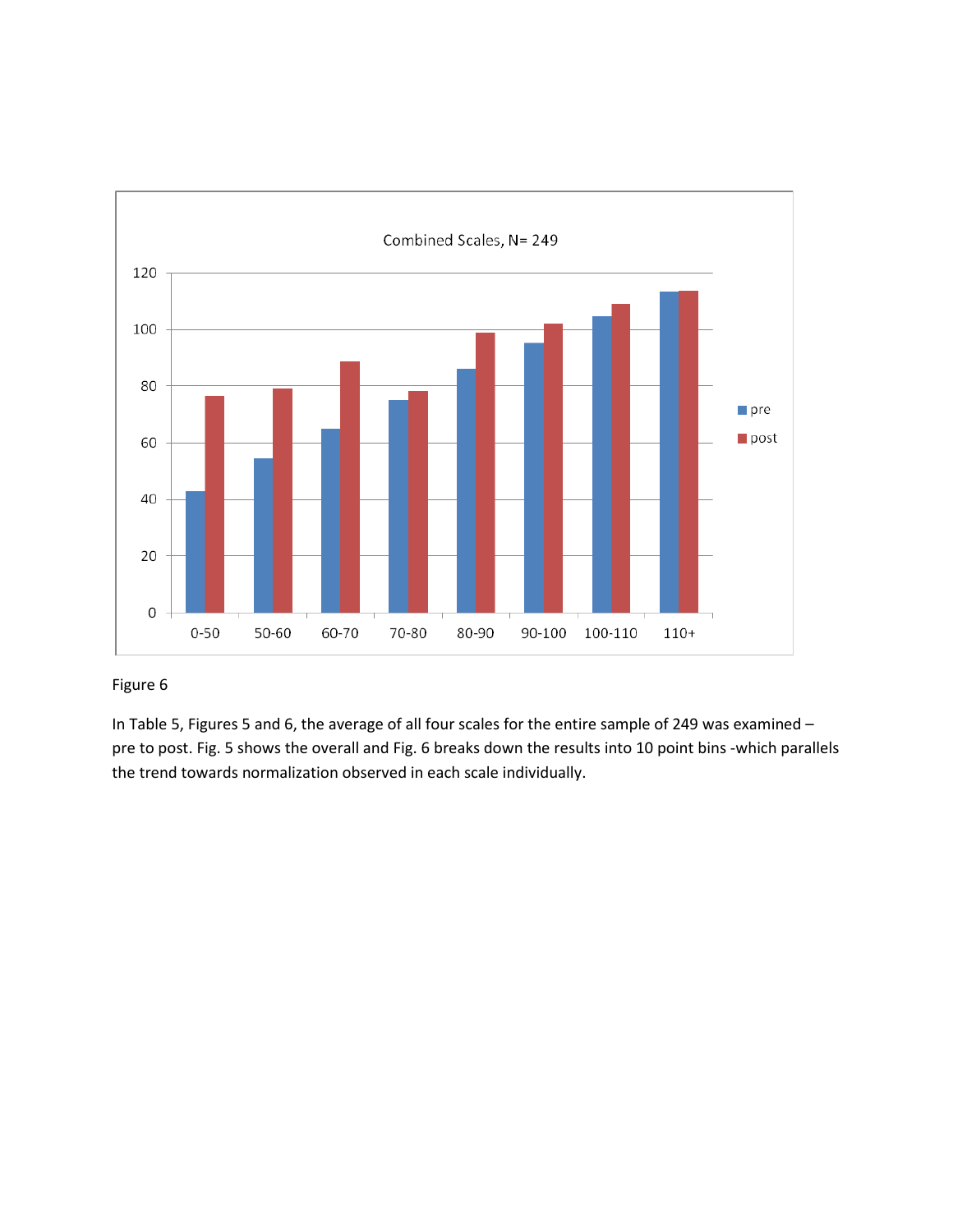

Interestingly, there was a significant increase in the response time in the normal (100+ pre-training score) individuals (Mn pre = 118.17, SD= 14.1, Mn post = 115.21, SD= 15.7, N= 130, F= 7.62, p = .007). This is because many of the inordinately high initial RT scores are associated with those subjects who fire blindly at "target" and "non-target" alike --i.e. suffer from poor impulse control. (Note that a Response Time score on the CPT in inversely related to the actual response time). Following the training, the response time moves to its proper level, reflective of events that took time to assess and respond accurately to the visual information. Typically, when RT scores decrease (indicating slower responses) we see an improvement on the commission scale (less impulsivity). Figure 7 compares the relationship between response time score and commission score in all of those subjects whose RT score decreased from pre-training to post. In other words, all the bars will move right to left over the RT scale. All subjects had to have a decrease of at least 5 points on the RT standard score to be included in this sample (N= 42). What is noteworthy is that nearly all decreases in RT are correlated with improvements in the commission score (the vertical scale). As usual, the worse the initial score, the more dramatic the improvement. Conversely, less impairment upon initial testing is correlated with smaller improvements. Commission saturation is indicated by all the bars approaching the horizontal above a standard score of 100 on the Commission scale. In sum, then, the apparent decrease in RT score is largely artifactual in that it reflects mostly the reduction in impulsive pure reaction time events in consequence of the training. It has become very clear over time that reduction in impulsivity does not have to be purchased at the cost of increased reaction time.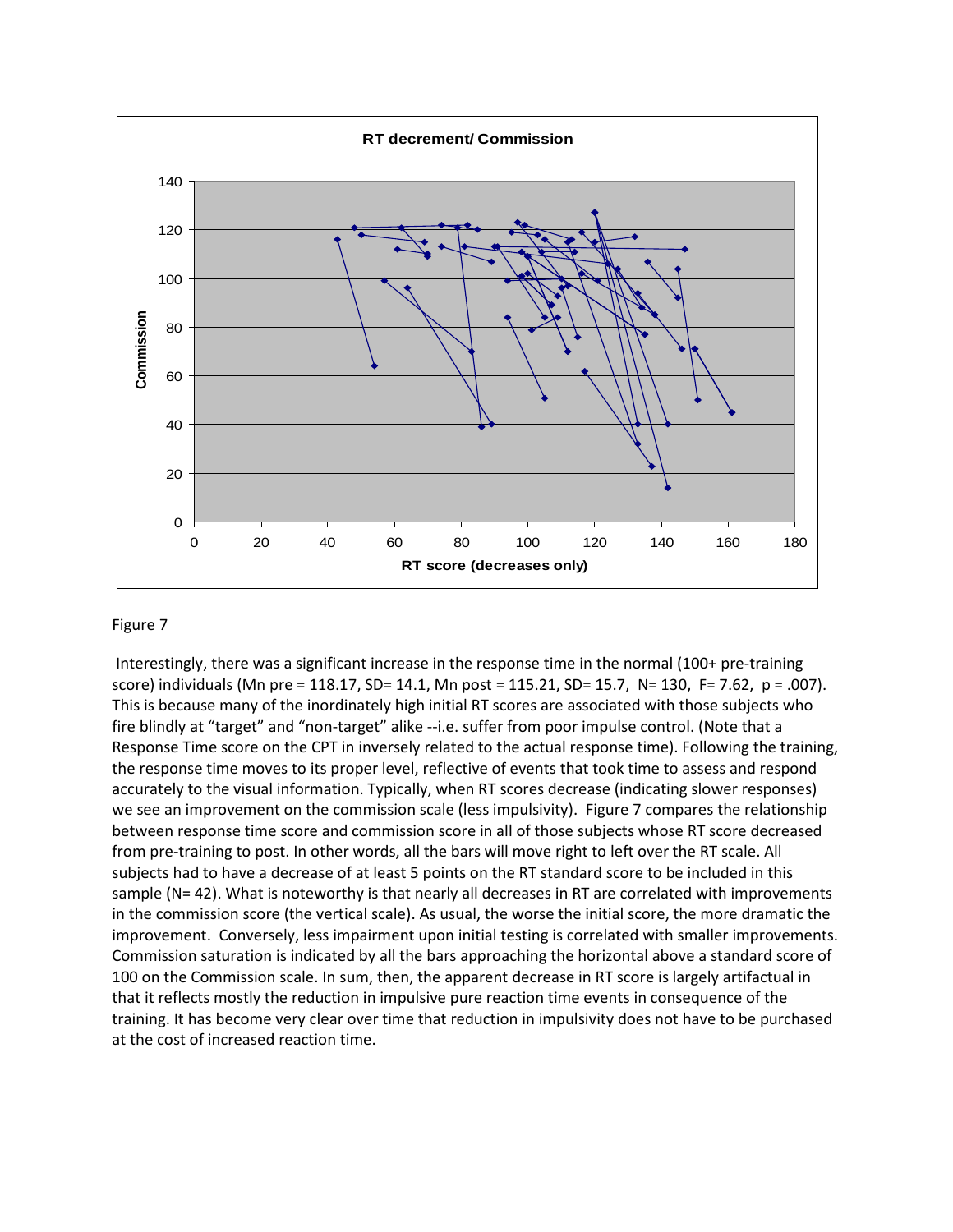



Figure 8b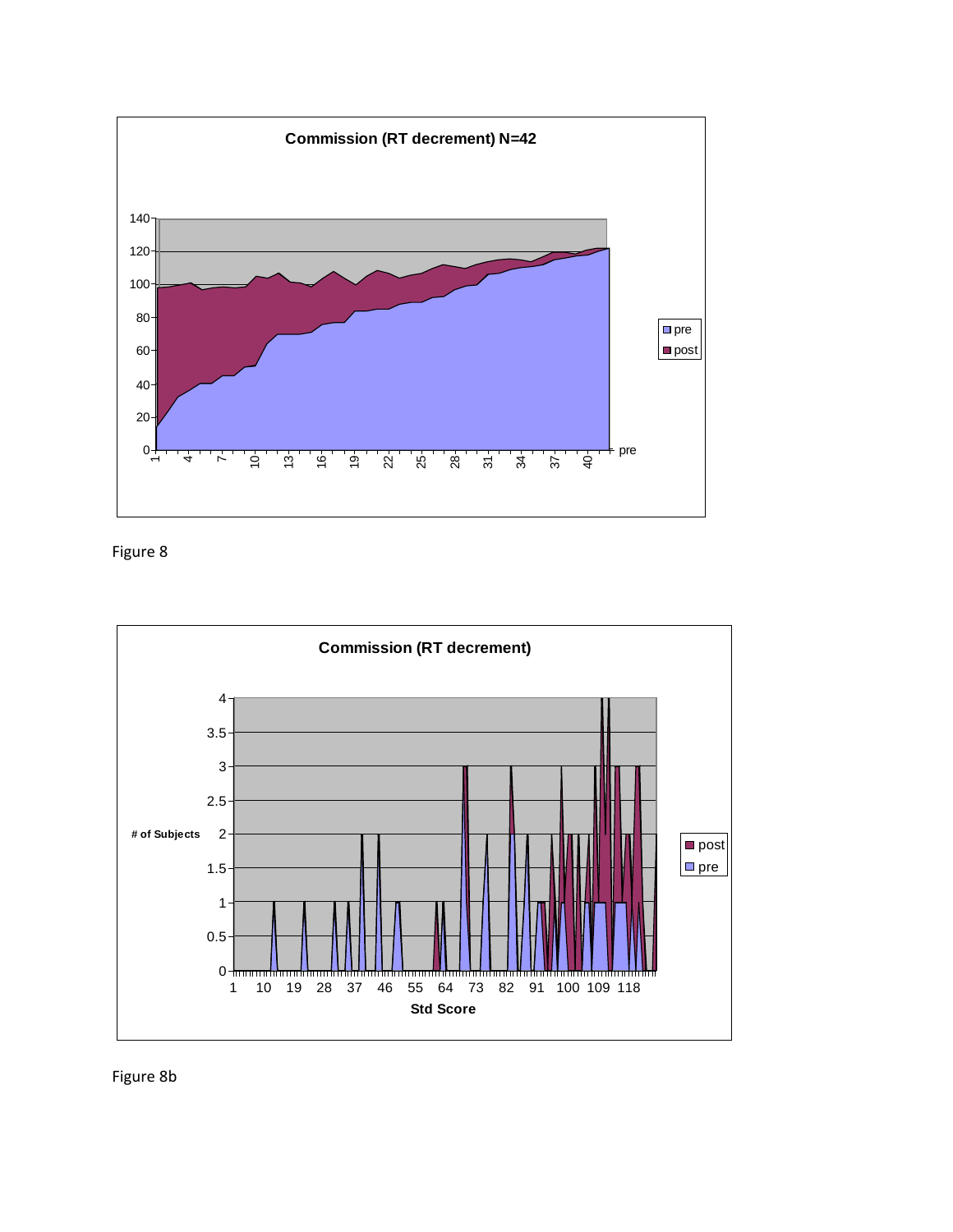Figure 8 represents the trend in the Commission scores for the same group of people and again shows the stark relationship between degrees of initial impairment and post training improvement. Figure 8b illustrates the commission score movement relative to the number of subjects as indexed by individual standard score bins (–i.e. the pre- and post-score distributions by number of subjects). It represents the same information in Figure 7 but is collapsed over the RT score axis.



## Figure 9

Figure 9 represents a comparison of the commission scores for the response time score decrement group (pre score= 81, post = 107, N=42) and the commission scores for the entire group (pre = 95, post = 105, N=249). It appears that those who slowed down showed greater improvement (1.73 std. dev.) when compared to the overall (.67 std. dev.) --suggesting an increase in deliberate choice making.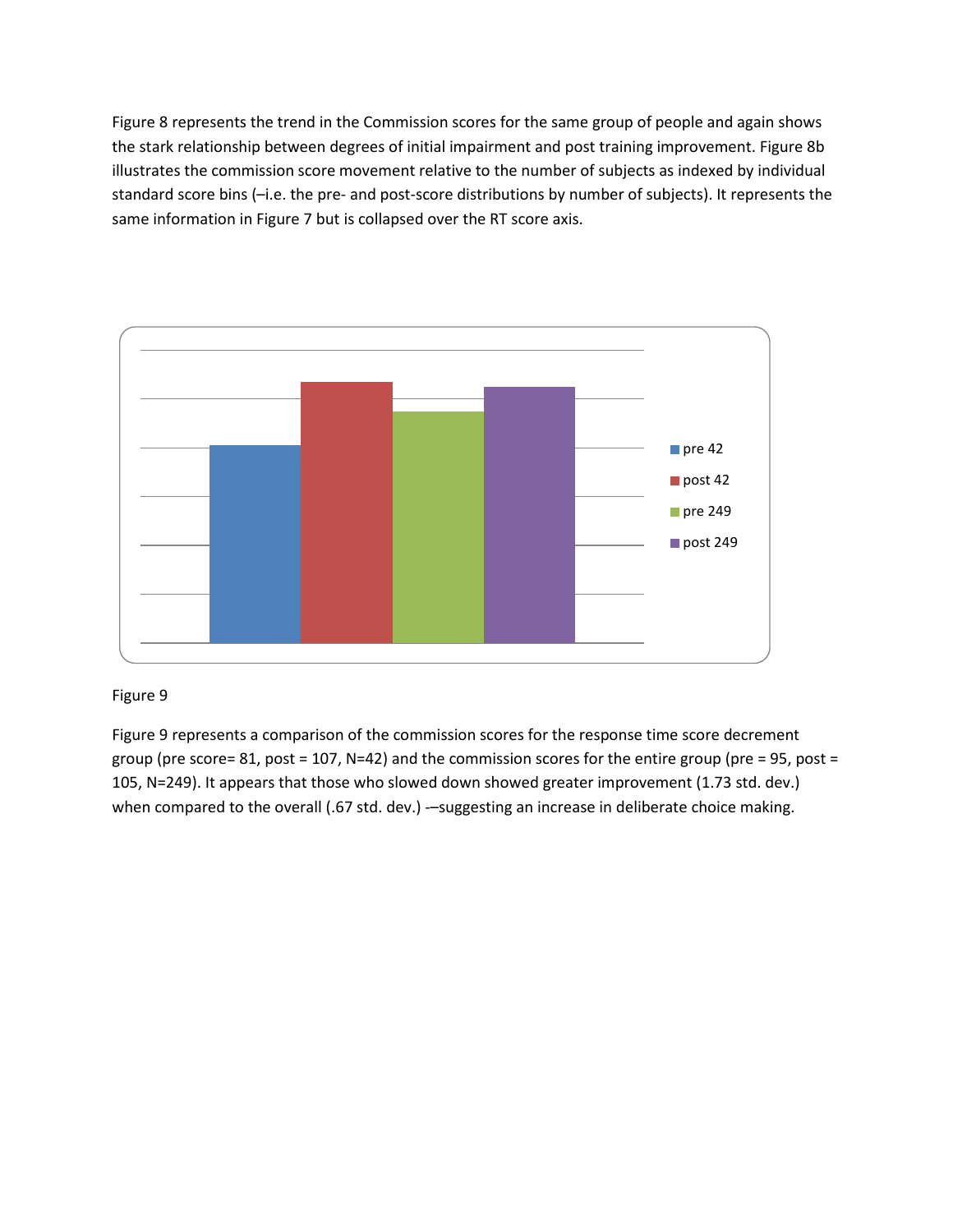

Also, it was noted that the majority of the RT regressions were in the first half of the data samples (29 out of an N=133 as of 2007). 13 were recorded in the most recent half of the data (N=116 from 2007 to 2010). This is illustrated in Figure 10. The incidence was essentially cut in half in the later data set. This suggests the existence of a second factor that helps to account for the data. For example, a shift in the client population to older age groups over this time frame could account for the reduction in incidence. Pure reaction time events are a particular issue in children of age six, seven, and eight. This hypothesis has not been pursued.

## **CPT Results (through August 2012)**

Below is a breakdown of two groups: N=101 and N= 350. The first set represents the combined scales for the most recent 101 (-i.e. the exclusively infra-low-frequency trainees). The second set represents the entire group of 350 that includes multiple reward frequencies-–but nearly all from bipolar derivations. When looking at both groups in their entirety, we include a large number of persons who tested 'normal' on the pre-training QIK test. Doing so tends to moderate the overall results somewhat, but we still observe a significant improvement. However, when looking at the results as a function of the initial degrees of impairment, the statistical changes look more impressive. For each set, the first sub-grouping is for those whose pre-training combined score was  $< 85$  (16<sup>th</sup> percentile). The second is for those whose initial score was between 85 and 100. When comparing the pre- to post-means between the two sets of data (Tables 11 and 16), they are remarkably similar.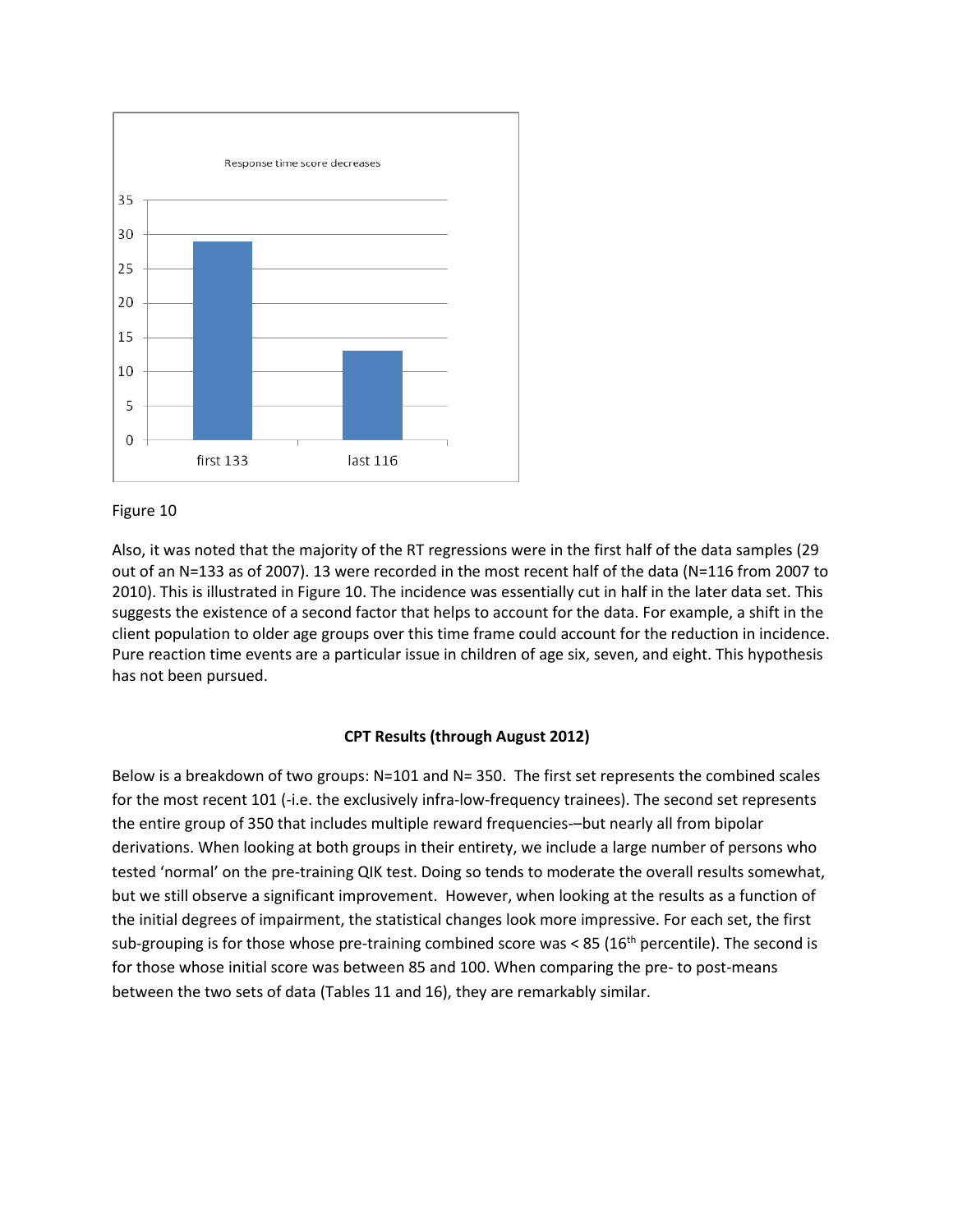



## COMBINED SCALES TOTAL **N=101**

| Combined-IL  | Mean   | N     | Std Dev | F(1,101) | df    | Sig.  |
|--------------|--------|-------|---------|----------|-------|-------|
| Pre training | 92.36  | 101   | 20.48   | 44.4     | 100   | P<    |
|              |        |       |         |          |       | .001  |
| Post         | 100.45 | $- -$ | 14.97   | $- -$    | $- -$ | $- -$ |

## COMBINED SCALES **N= 101** (for pre scores < 85)

| Combined | Mn    | N     | Std Dev | F(1,24) | df    | Sig     |
|----------|-------|-------|---------|---------|-------|---------|
| 101      |       |       |         |         |       |         |
| Pre      | 62.67 | 24    | 20.21   | 44.9    | 23    | P < 001 |
| Post     | 84.29 | $- -$ | 19.84   | $- -$   | $- -$ | $- -$   |

## COMBINED SCALES  $N= 101$  (for pre scores 85< and  $\leq 100$ )

|          | Mn     | N     | Std Dev | F(1,101) | df    | Sig      |
|----------|--------|-------|---------|----------|-------|----------|
| Combined |        |       |         |          |       |          |
| 101      |        |       |         |          |       |          |
| Pre      | 93.71  |       | 4.0     | 19.0     | 30    | P < .001 |
| Post     | 100.16 | $- -$ | 8.55    | $- -$    | $- -$ | $- -$    |

Table 11

Below are the individual pre- to post-scores for each scale for the entire group of 350.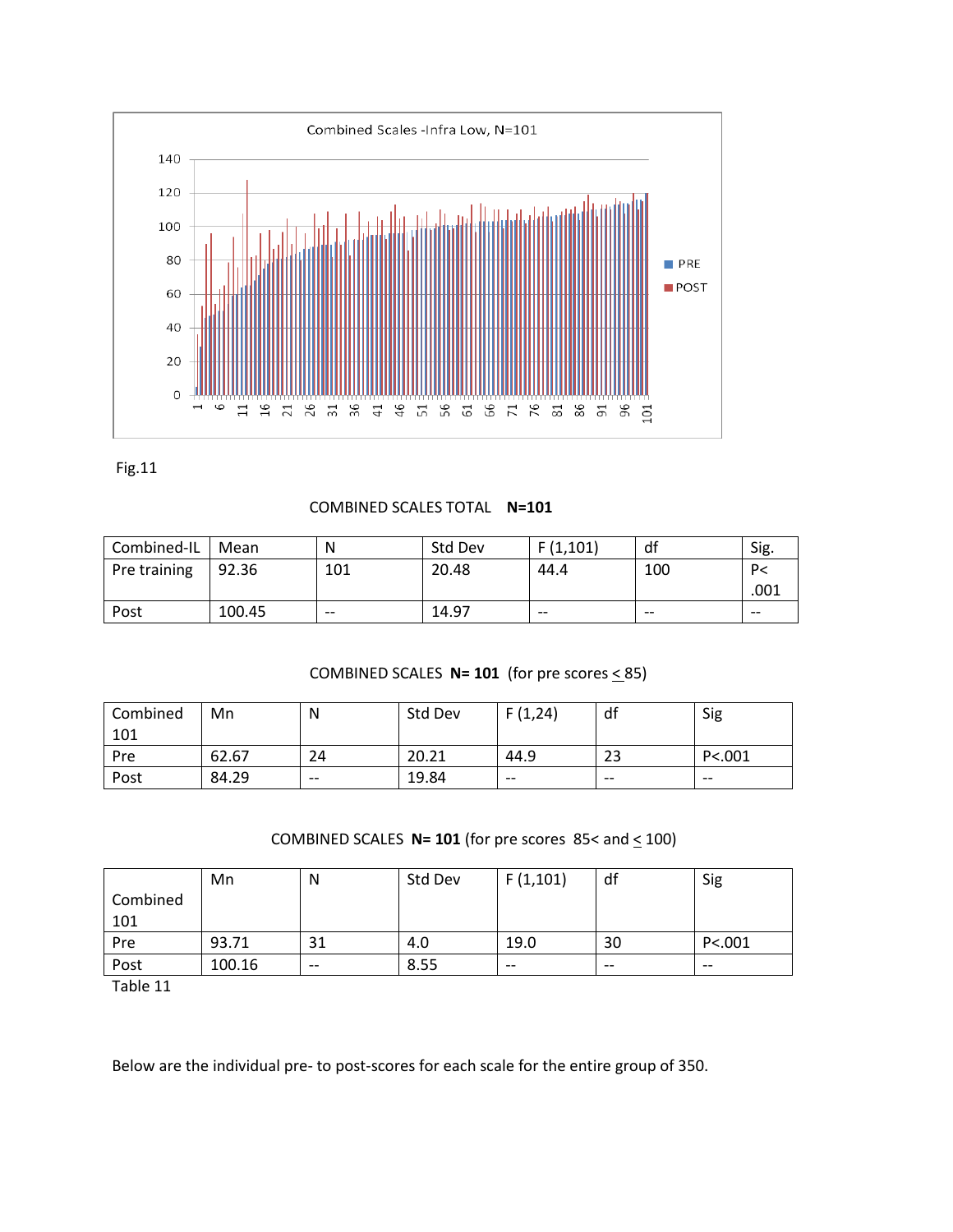

Fig. 12

| Om., 0-55 | Mn    | N  | Std Dev | $F(1,N-1)$ | Sig.    |
|-----------|-------|----|---------|------------|---------|
| (350)Pre  | 42.01 | 67 | 4.0     | 98.0       | P < 001 |
| Post      | 75.54 |    | 28.03   |            |         |

| Om., 55-70 | Mn   | N  | Std Dev | $F(1,N-1)$ | Sig.     |
|------------|------|----|---------|------------|----------|
| Pre        | 64.9 | 11 | 3.78    | 25.0       | P < .001 |
| Post       | 92.0 |    | 16.82   |            |          |

| Om., 70-85 | Mn    | N  | Std Dev | $F(1,N-1)$ | Sig.     |
|------------|-------|----|---------|------------|----------|
| Pre        | 78.6  | 37 | 4.75    | 41.0       | P < .001 |
| Post       | 93.76 |    | 14.05   |            |          |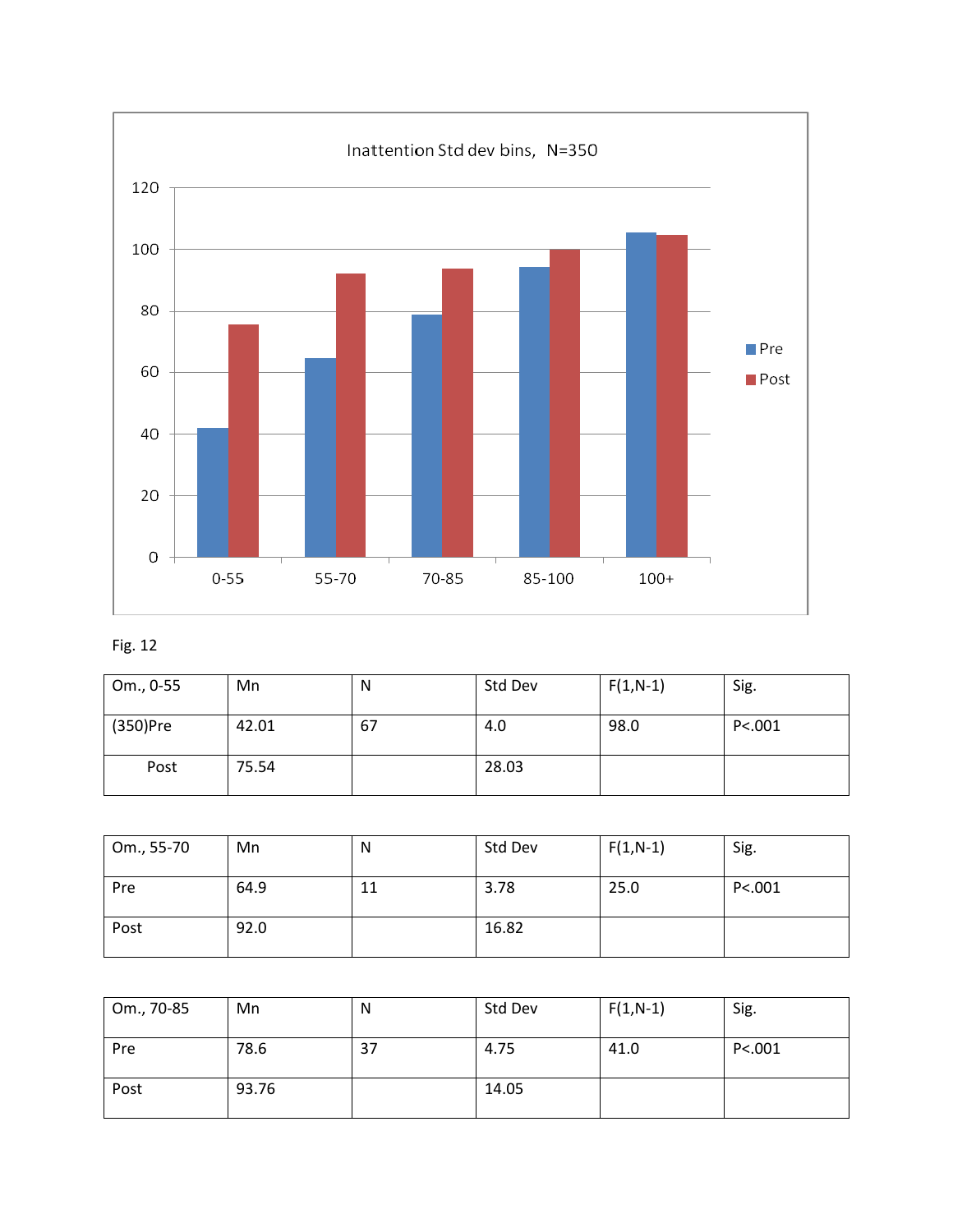| $0m., 85-100$ | Mn    | N  | Std Dev | $F(1,N-1)$ | Sig.     |
|---------------|-------|----|---------|------------|----------|
| Pre           | 94.19 | 75 | 4.55    | 21.2       | P < .001 |
| Post          | 99.5  |    | 9.2     |            |          |

| Om., 100+ | Mn    | N   | Std Dev | $F(1,N-1)$ | Sig.       |
|-----------|-------|-----|---------|------------|------------|
| Pre       | 105.6 | 160 | 2.76    | 1.6        | $P = .214$ |
| Post      | 104.7 |     | 9.36    |            |            |



## Fig. 13

| Com, 0-55 | Mn | N | Std<br>Dev | $-14$<br>$N-$<br><u>д.</u><br>. | Sig. |
|-----------|----|---|------------|---------------------------------|------|
|           |    |   |            |                                 |      |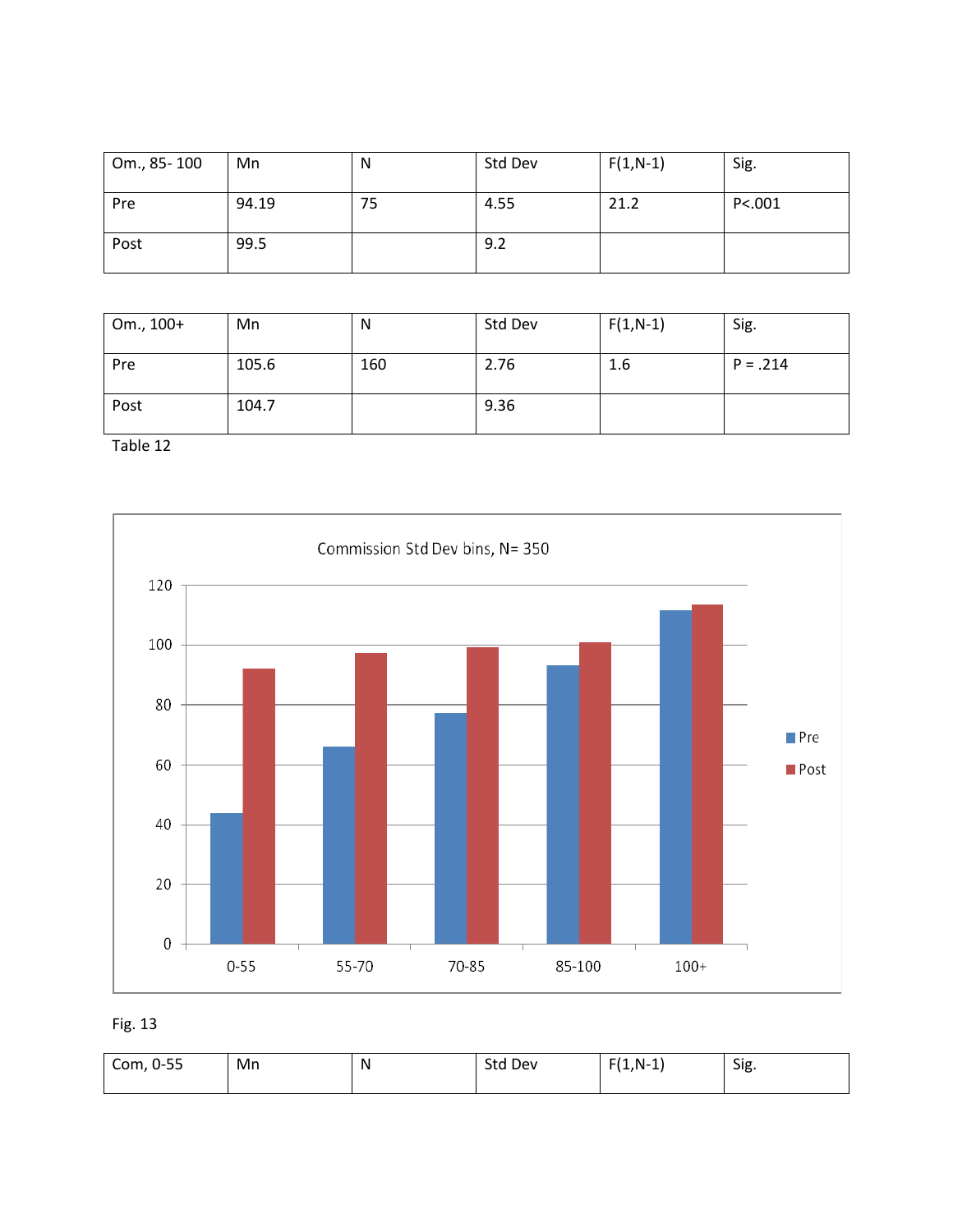| (350)Pre | 43.9 | 25 | <b>515</b><br>ر … | 106 | P < .001 |
|----------|------|----|-------------------|-----|----------|
| Post     | 92.2 |    | 23.74             |     |          |

| Com., 55-70 | Mn    | N  | Std Dev | $F(1,N-1)$ | Sig.     |
|-------------|-------|----|---------|------------|----------|
| Pre         | 66.61 | 13 | 2.72    | 57.8       | P < .001 |
| Post        | 97.31 |    | 14.85   |            |          |

| Com., 70-85 | Mn    | N  | Std Dev | $F(1,N-1)$ | Sig.     |
|-------------|-------|----|---------|------------|----------|
| Pre         | 77.5  | 32 | 4.85    | 86.5       | P < .001 |
| Post        | 99.28 |    | 13.41   |            |          |

| Com., 85-100 | Mn     | N  | Std Dev | $F(1,N-1)$ | Sig.      |
|--------------|--------|----|---------|------------|-----------|
| Pre          | 93.53  | 79 | 4.87    | 30.2       | P < 0.001 |
| Post         | 100.90 |    | 12.84   |            |           |

| Com., 100+ | Mn     | N   | Std Dev | $F(1,N-1)$ | Sig.       |
|------------|--------|-----|---------|------------|------------|
| Pre        | 111.94 | 201 | 6.04    | 3.6        | $P = .054$ |
| Post       | 113.36 |     | 10.15   |            |            |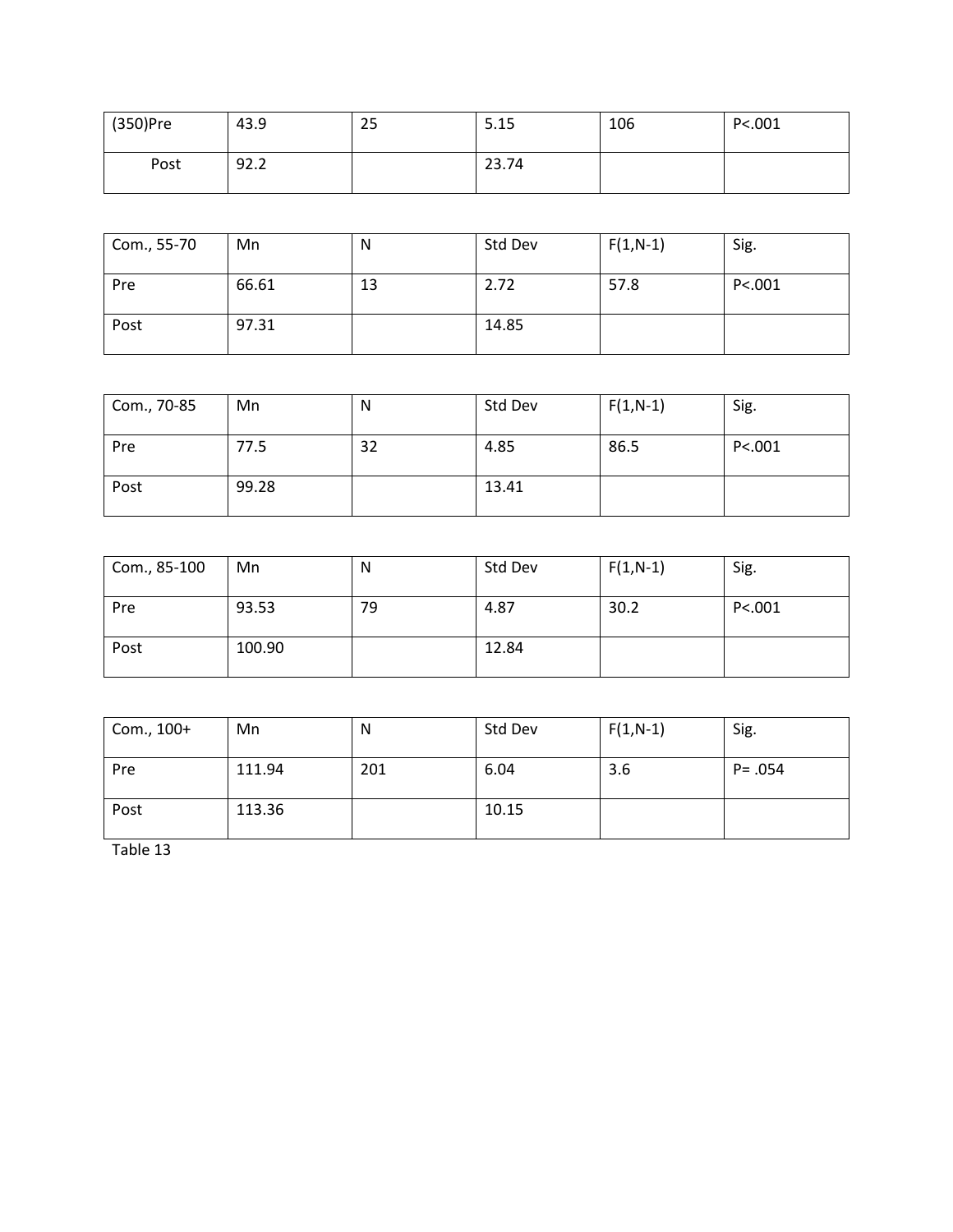

# Fig. 14

| RT: N=350 | Mn   | N        | Std Dev    | F(1)<br>(1,N-1) | Sig    |
|-----------|------|----------|------------|-----------------|--------|
| Pre 0-55  | 46.1 | 21<br>ᅀᅩ | 7r<br>5.75 | າາ 1<br>22.1    | P<.001 |
| Post      | 64.9 |          | 19.75      |                 |        |

|           | Mn   | N  | Std Dev | $F(1,N-1)$ | Sig         |
|-----------|------|----|---------|------------|-------------|
| Pre 55-70 | 63.8 | 28 | 4.94    | 14.4       | $P = 0.001$ |
| Post      | 78.1 |    | 18.53   |            |             |

|           | Mn   | N  | Std Dev | $F(1,N-1)$ | Sig     |
|-----------|------|----|---------|------------|---------|
| Pre 70-85 | 79.4 | 49 | 41.67   | 24.6       | P < 001 |
| Post      | 90.5 |    | 15.61   |            |         |

|            | Mn   | Ν  | Std Dev | $F(1,N-1)$ | Sig         |
|------------|------|----|---------|------------|-------------|
| Pre 85-100 | 92.8 | 78 | 4.37    | 4.G        | $P = 0.046$ |
| Post       | 96.8 |    | 18.12   |            |             |

|  | Mn | N | ים נ<br>. . | .<br>.<br>- | $\sim$<br>Sig |
|--|----|---|-------------|-------------|---------------|
|  |    |   |             |             |               |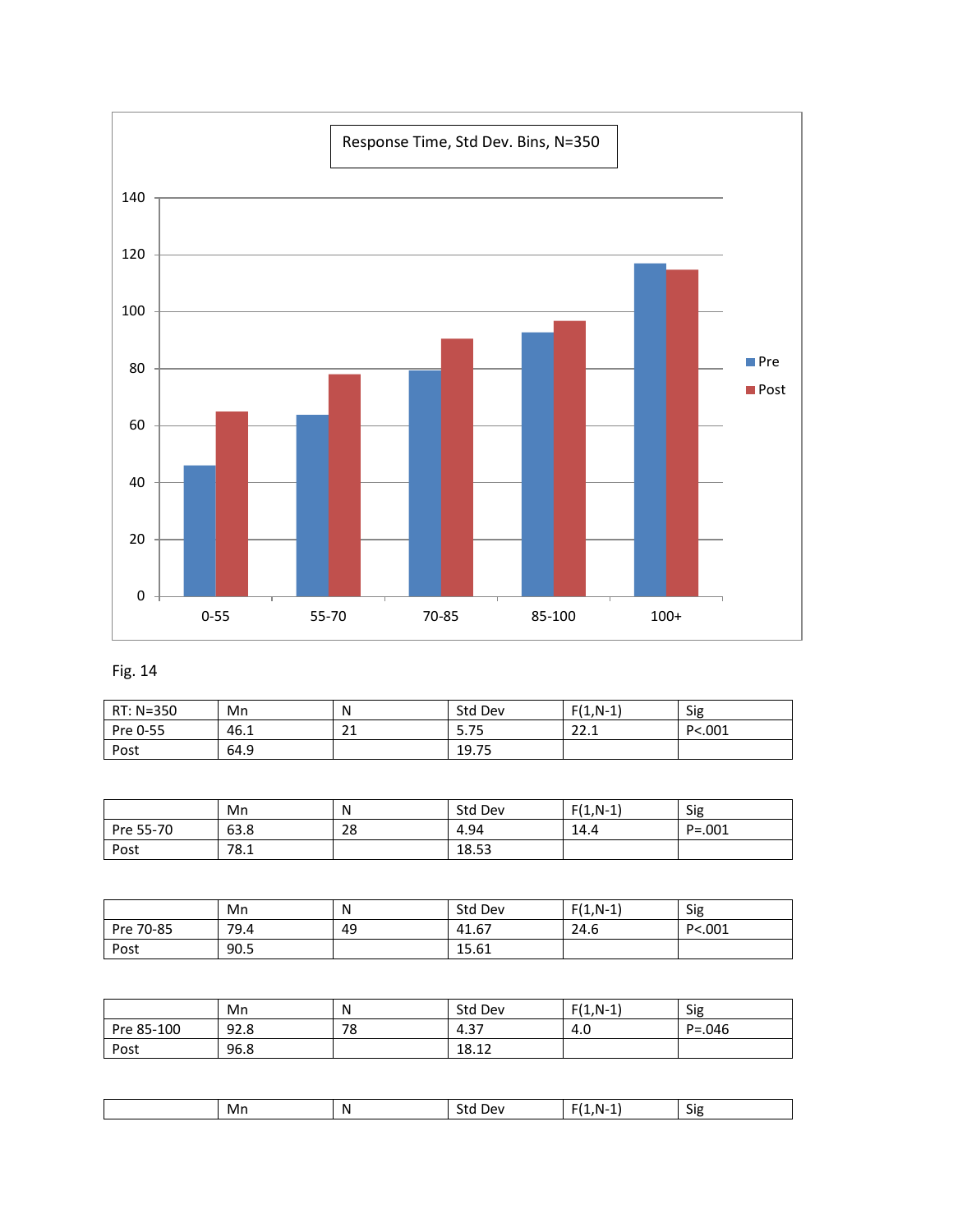| $100+$<br>Pre | 1170<br>117.U | 74 | $\sim$<br>$\sim$<br>13.UZ                 | $\overline{\phantom{0}}$<br><b>b.3</b> | 0.17<br>D-<br>--.ulu |
|---------------|---------------|----|-------------------------------------------|----------------------------------------|----------------------|
| Post          | 114.8         |    | 1 <sup>2</sup><br>$\overline{a}$<br>ᅩJ.⊥J |                                        |                      |

Table 14



## Fig. 15

| Var: N=350 | Mn   | N  | Std Dev | $F(1,N-1)$ | Sig    |
|------------|------|----|---------|------------|--------|
| Pre 0-55   | 42.8 | 57 | 4.61    | 68.6       | P<.001 |
| Post       | 70   |    | 24.63   |            |        |

|           | Mn   | N  | Std Dev     | $F(1,N-1)$ | Sig     |
|-----------|------|----|-------------|------------|---------|
| Pre 55-70 | 63.6 | 35 | 4.26        | 63.4       | P < 001 |
| Post      | 86.9 |    | 177<br>17.L |            |         |

|           | Mn   | Ν  | Std Dev | $F(1,N-1)$    | Sig    |
|-----------|------|----|---------|---------------|--------|
| Pre 70-85 | 78.6 | 65 | 4.44    | າາ 1<br>44. L | P<.001 |
| Post      | 89.3 |    | 18.59   |               |        |

| $\sim$<br>Mn<br>N<br>۱۵۱<br>216<br>IM.<br>-- |  |  |  |
|----------------------------------------------|--|--|--|
|                                              |  |  |  |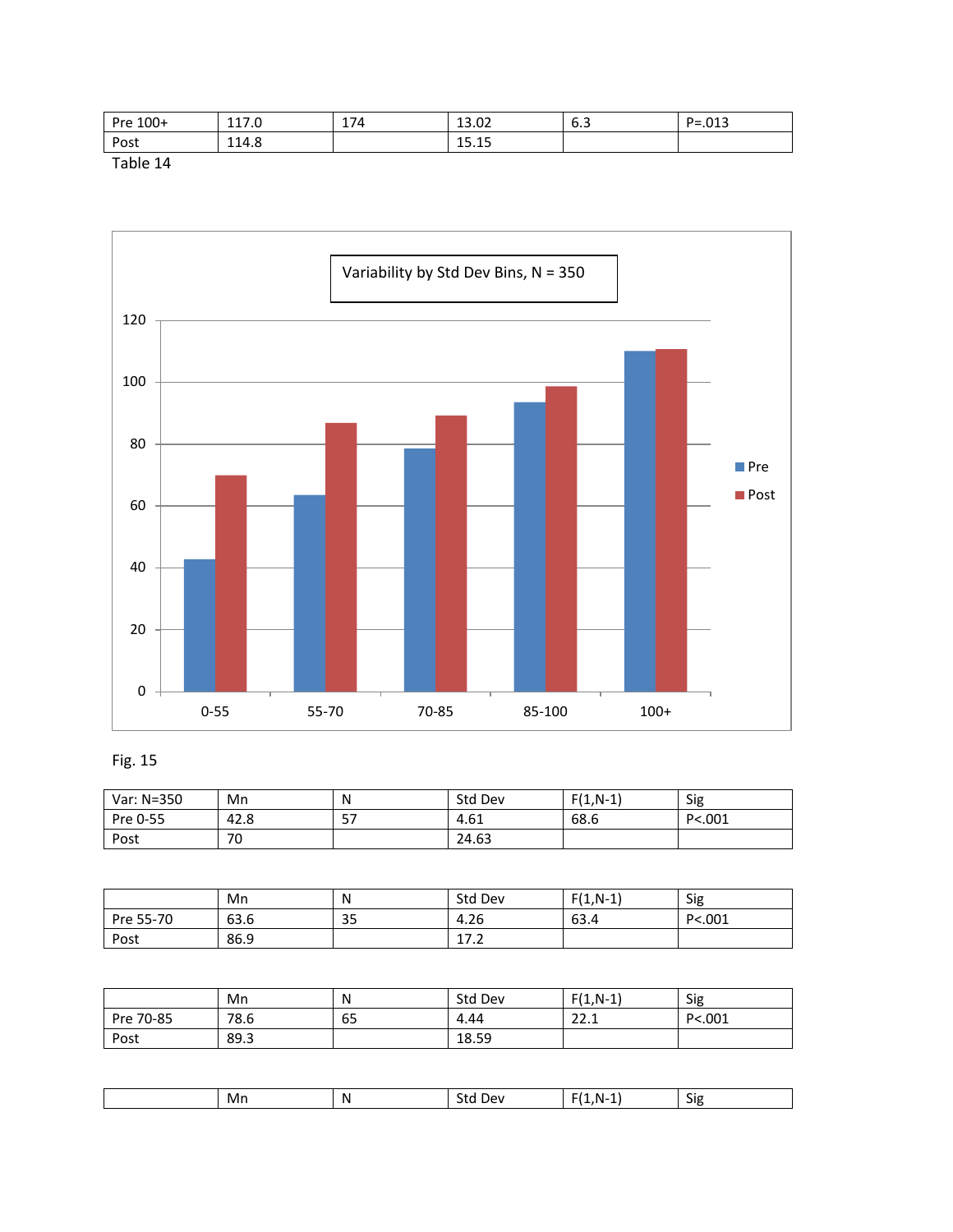| -100<br>85-<br>Drc<br>oJ<br>. <u>.</u> | 93.6 | 94 | 4<br> | $\overline{\phantom{a}}$<br>-<br>د.د⊥ | :003<br>$P =$ |
|----------------------------------------|------|----|-------|---------------------------------------|---------------|
| Post                                   | 98.7 |    | 16.18 |                                       |               |

|          | Mn    | N  | Std Dev | E/1<br>$(1, N-1)$  | Sig       |
|----------|-------|----|---------|--------------------|-----------|
| Pre 100+ | 110.1 | 99 | 6.66    | $\mathcal{L}$<br>. | $P = 608$ |
| Post     | 110.7 |    | 11.68   |                    |           |



Fig. 16

## COMBINED SCALES TOTAL **N=350**

| Combined -   | Mean   | Ν     | Std Dev | F(1,349) | df    | significance |
|--------------|--------|-------|---------|----------|-------|--------------|
| Total        |        |       |         |          |       |              |
| Pre training | 91.15  | 350   | 19.16   | 143.3    | 349   | P<.001       |
| Post         | 100.07 | $- -$ | 16.01   | $- -$    | $- -$ | $- -$        |

COMBINED SCALES **N=350** (for pre scores < 85)

| Combined | Mn    | N     | Std Dev | F(1, 91) | df    | Sig      |
|----------|-------|-------|---------|----------|-------|----------|
| 350      |       |       |         |          |       |          |
| Pre      | 64.94 | 91    | 16.9    | 75.69    | 90    | P < .001 |
| Post     | 84.16 | $- -$ | 21.04   | $- -$    | $- -$ | $- -$    |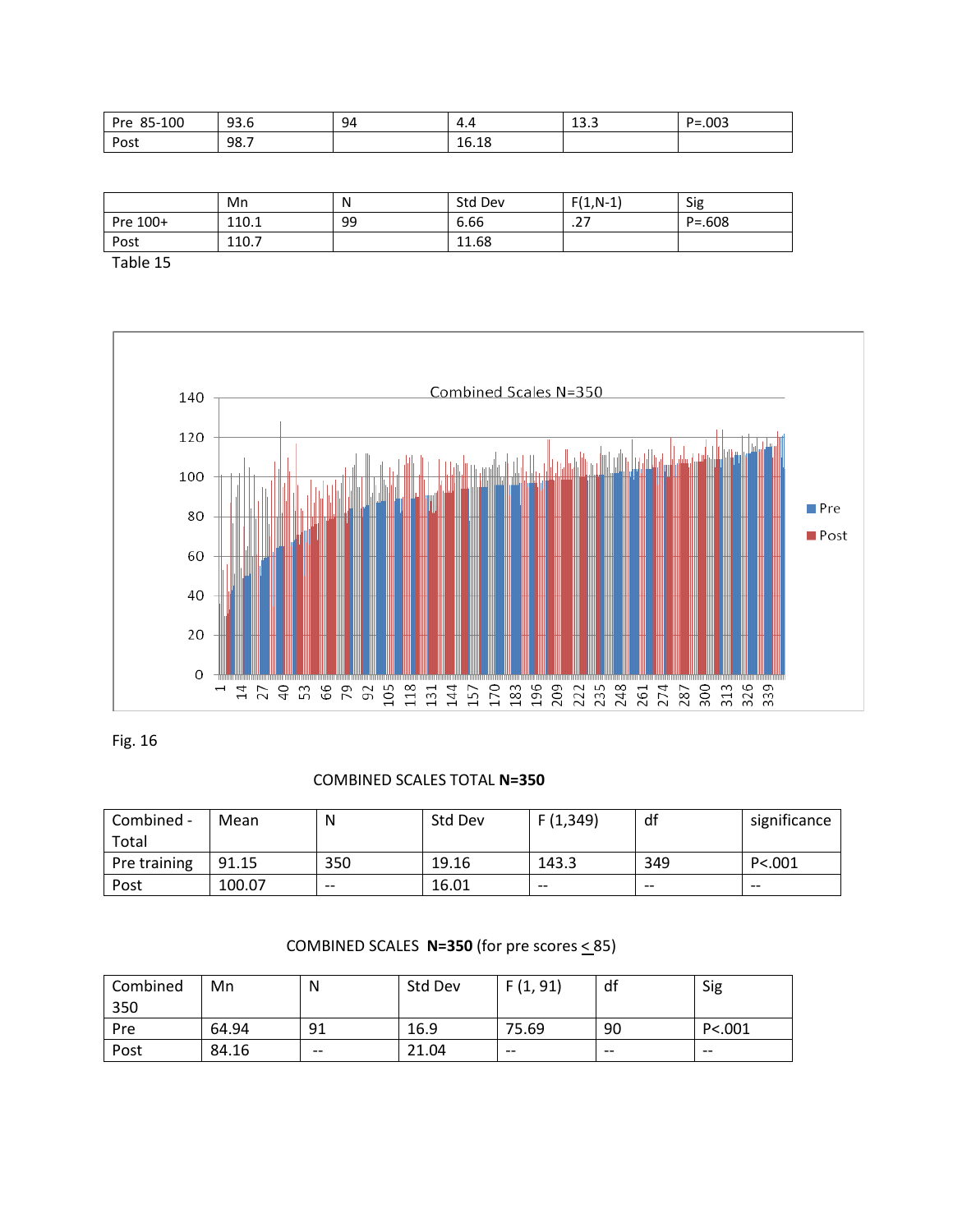| Combined<br>350 | Mn     | N     | Std Dev | F(1, 133) | df    | Sig     |
|-----------------|--------|-------|---------|-----------|-------|---------|
| Pre             | 93.7   | 133   | 4.04    | 131.1     | 132   | P < 001 |
| Post            | 101.56 | $- -$ | 8.24    | $- -$     | $- -$ | $- -$   |
|                 |        |       |         |           |       |         |

COMBINED SCALES  $N=350$  (for pre scores 85< and  $\leq 100$ )



Figure 17 Combined scale score –Net changes (N=101)

Combining the 4 scales (pre- and post-NF mean for the QIK test) tends to smooth out the data and reveals the overall trend of movement with regard to the CPT. Figure 17 represents the combined scales score for the most recent 101 records. These records represent those persons who underwent exclusively infra low frequency training. They are ranked in order of lowest pre-training score to highest. The vertical lines represent the difference between post- and pre-NF scores (i.e. the gain or lack thereof). As indicated, most of the trainees showed a positive change in their overall CPT score with most of the negative scores being less than 0.5 a standard deviation. The negative changes tend to occur in the higher performing individuals and are often non-significant.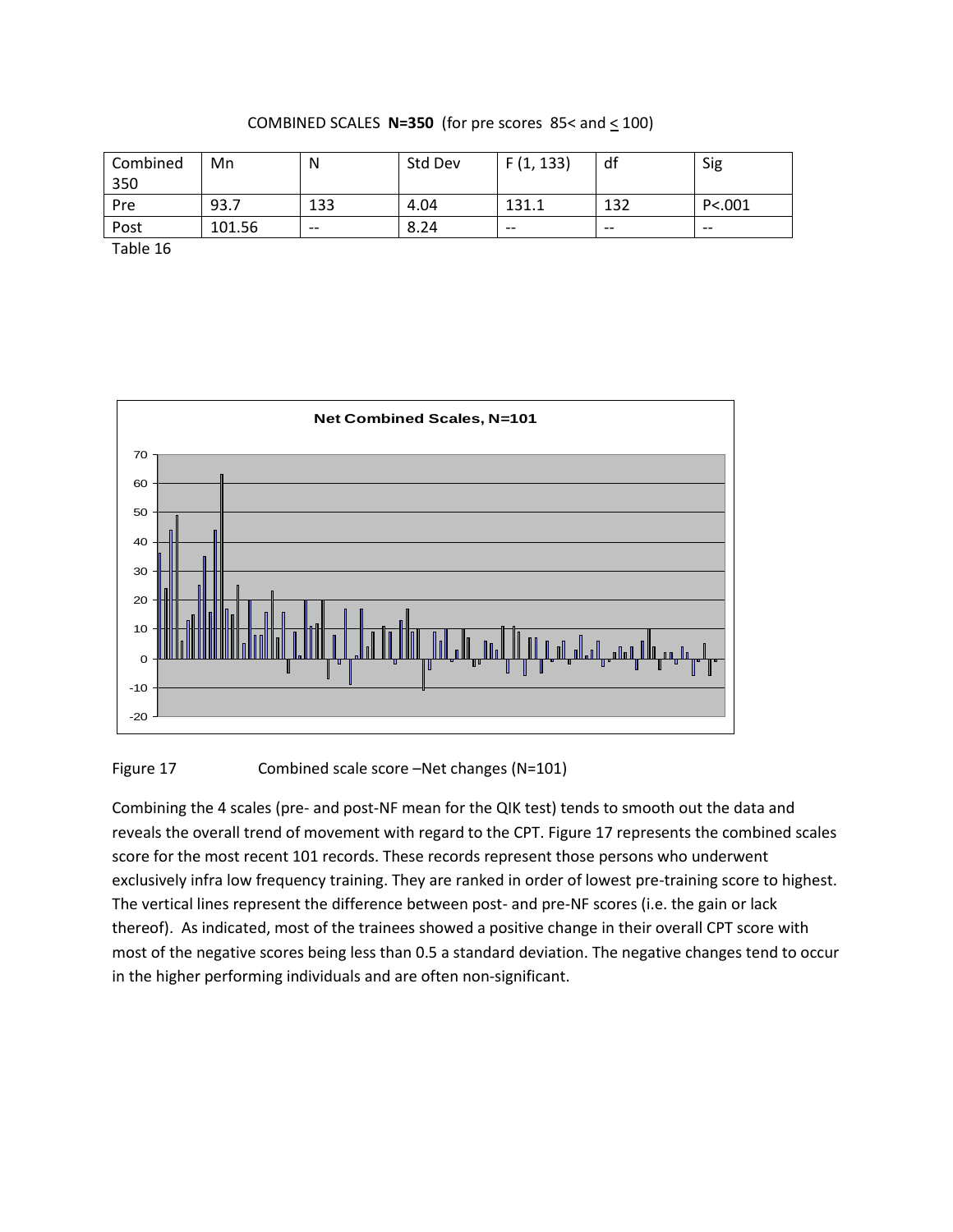

Figure 18 Combined scale score-–Net changes (N=350)

Figure 18 represents the same information as Fig. 17 but includes all 350 clients combined (the previous 249 plus the recent 101). Note that the overall shape of the change "envelope" is the same. The vast majority showed an increase in their mean CPT score following NF training, with roughly the same percent (as in Fig. 13) moving in the negative direction. Again, most of the negative changes were small (<0.5 std dev)

Combining the scales tends to smooth out the data, obscuring the dramatic outliers. But the brain adheres to the laws of uneven growth and development--which plays out in the individual dimensions of attention. Looking at each scale in isolation tells us more about each dimension but less about the global level of function of the individual. The combined scale gives us another vantage point regarding the overall improvement in CPT performance. This can be a fairly persuasive measure when the N becomes sufficiently large.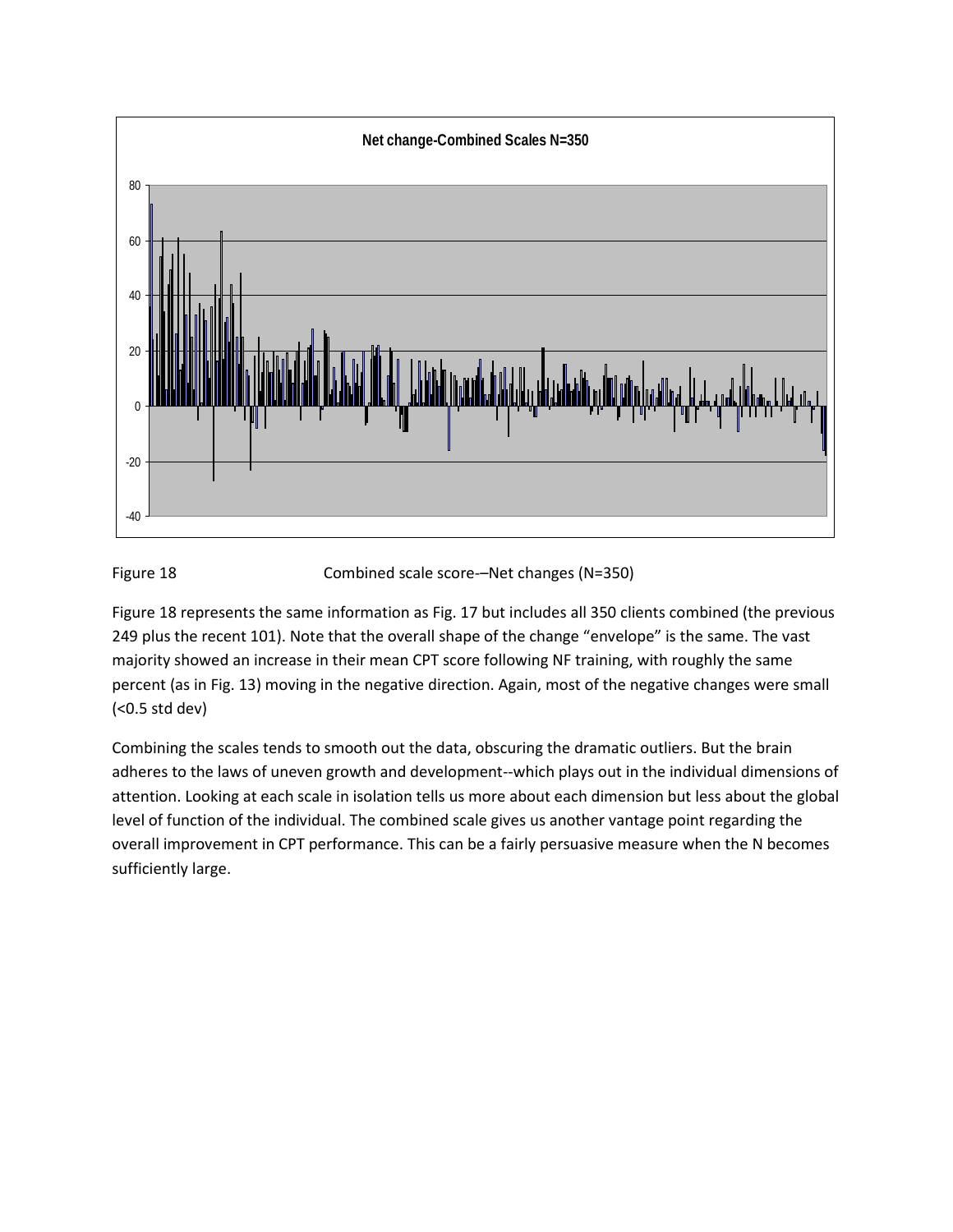

Figure 19 represents the "incidence" of change distribution. In other words, each column represents the number of persons whose combined CPT score increased or decreased by a specific number of points (Xaxis). (Note the X-axis was hand drawn and may be off by a bit.) The distribution is roughly Gaussian with long tails, the upper tail being the more prominent.

Below are the cumulative graphs for Inattention and Impulsivity (Figures 20-23). They represent the distribution for the pre- and post-training standard scores for the entire group (N=350) and those whose pre-training scores were one standard deviation below 100 (<85) –the latter being represented in percent form.

In Figure 20 we observe a substantial depression of the severely deficited end of the distribution for omission errors, with corresponding increase in the population scoring in the normal range (nominally 100+). The depletion of the deficited pool is even more apparent in Figure 21, where the cumulative incidence is shown for the deficited population (<85). If the dividing line between functional and dysfunctional is taken to be 85, then nearly 60% of the population is moved from the dysfunctional to the functional domain.

An even greater shift in the deficited pool is observed with commission errors in Figure 23. With a cutoff of 85, we observe some 75% of the population moved from dysfunctional to functional in terms of commission errors.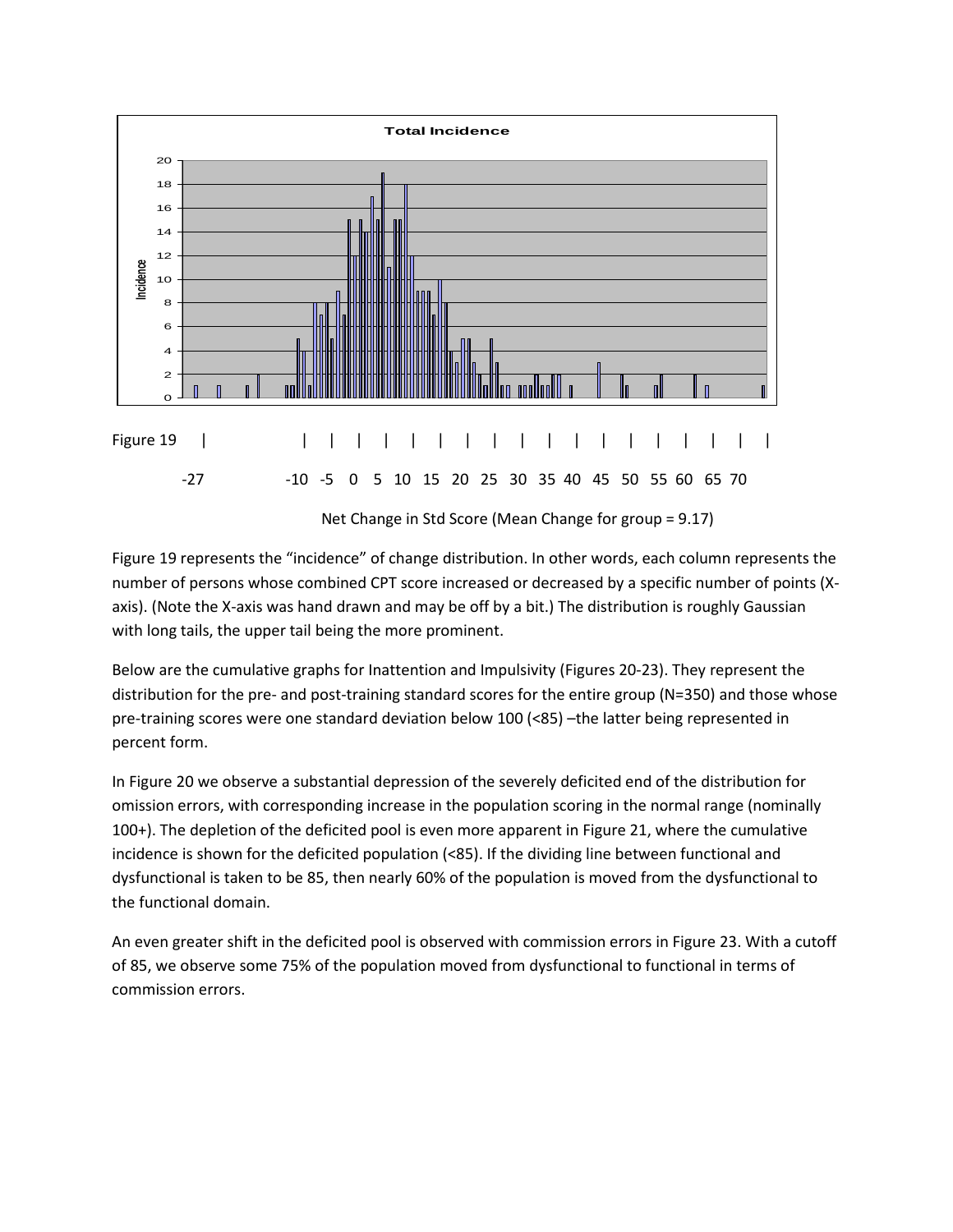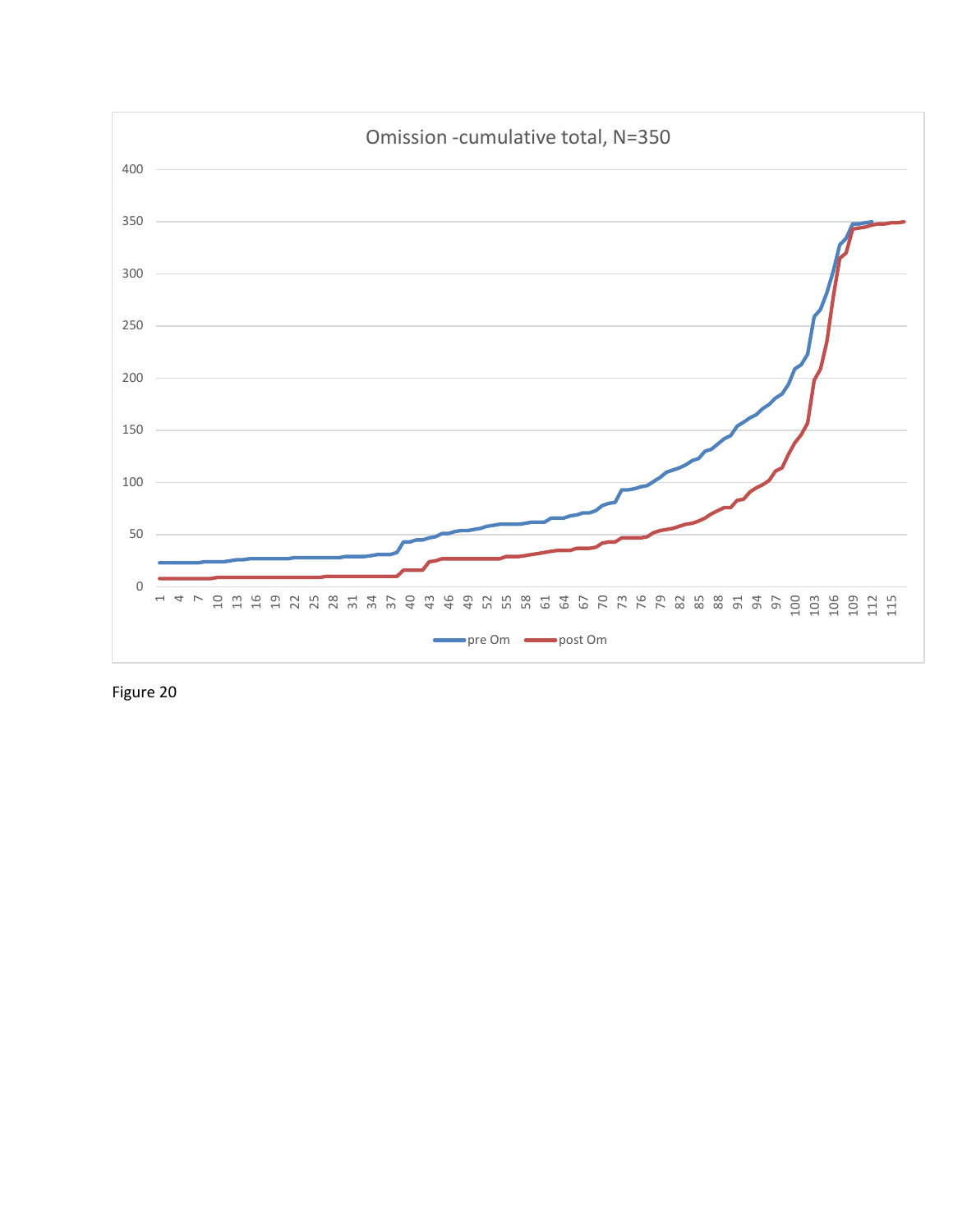

Figure 21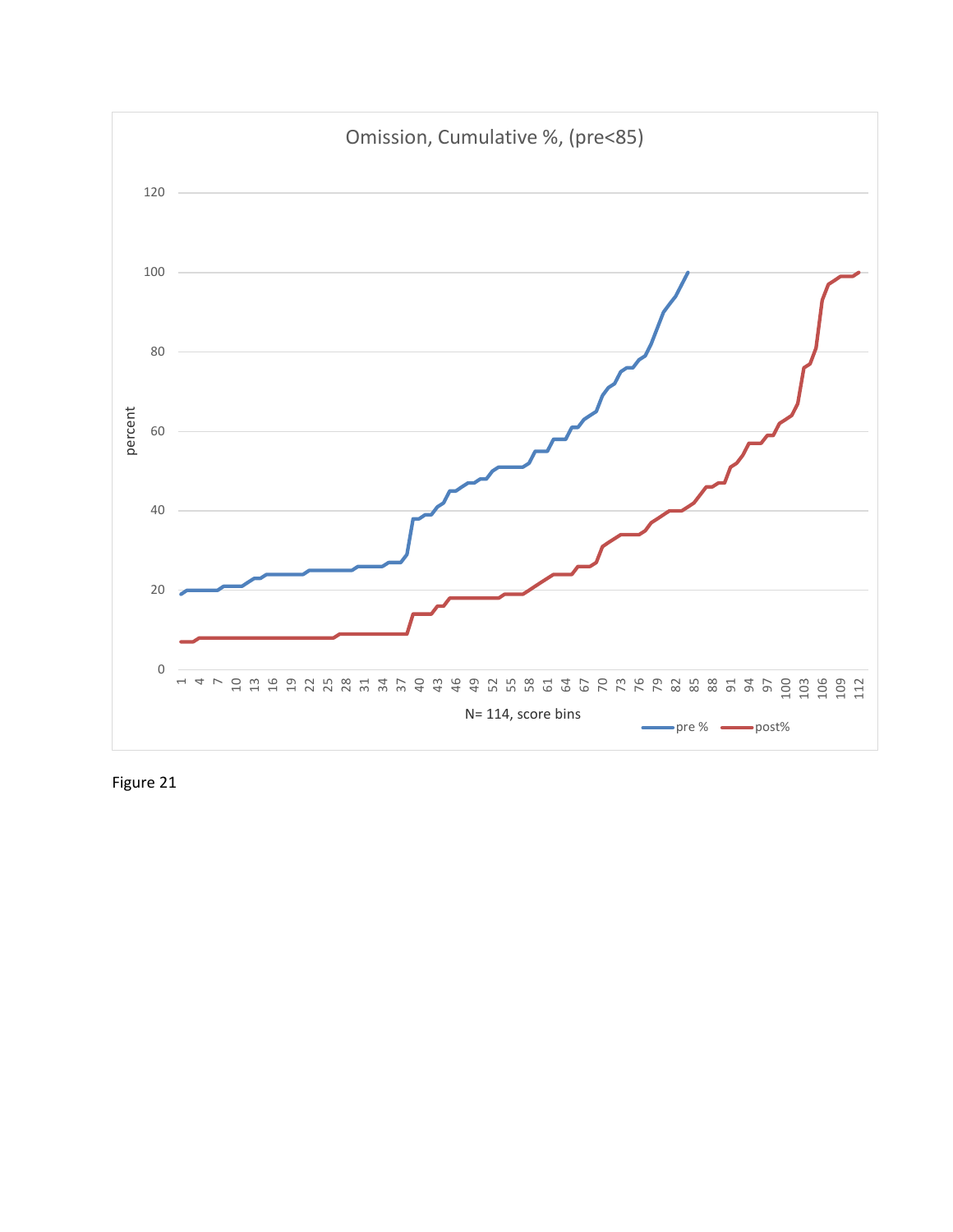

Figure 22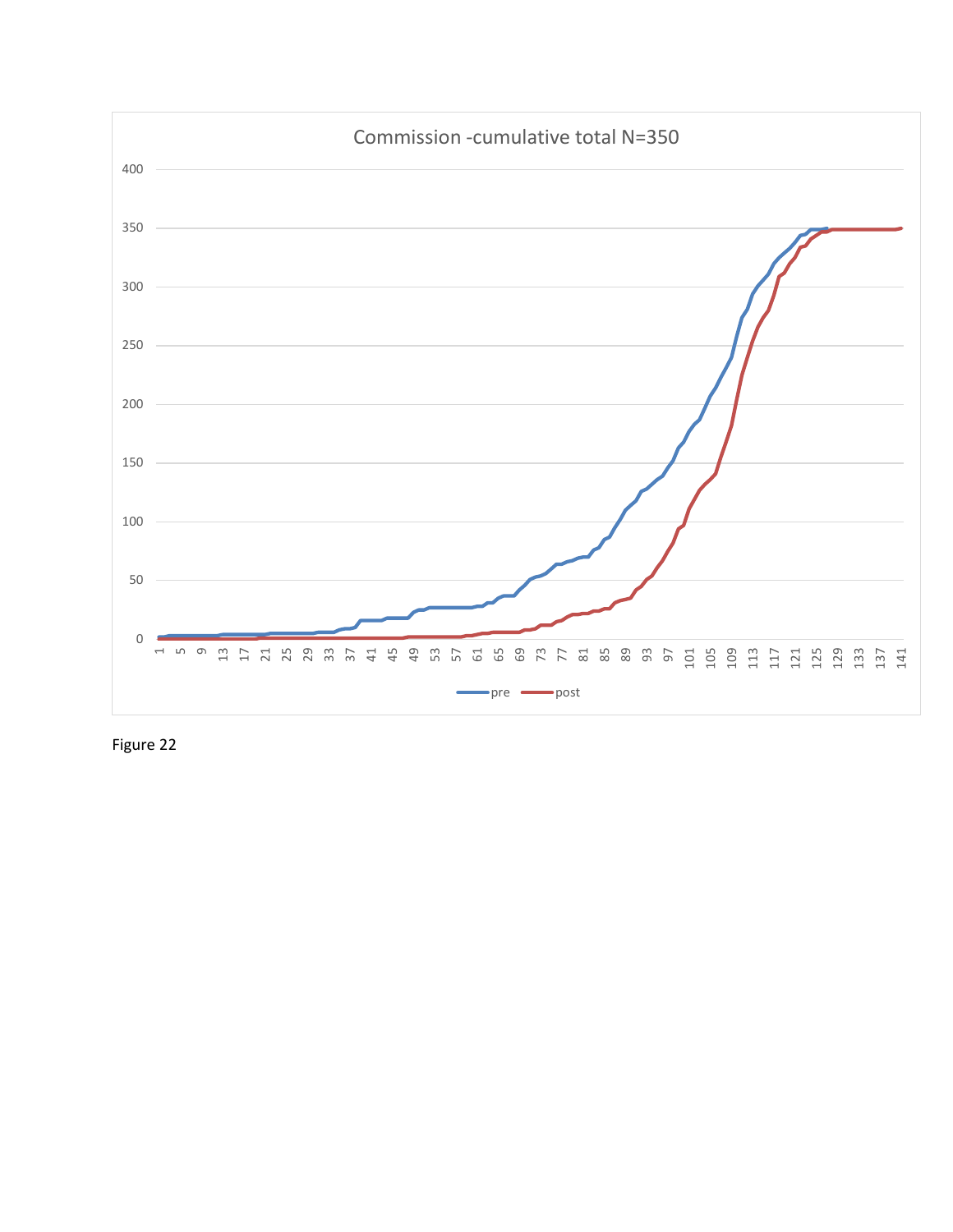

**Discussion**

Resolution of attention deficits and mood disturbances tend to occur together –as evidenced by client report coupled with CPT results. This is consistent with earlier observed results (Putman, et.al. 2005). The training also did not negatively impact those whose CPT scores were in the normal range as indicated by the generally non-significant changes in those whose pre-training scores were over 100. This is particularly evident in the combined scales graph (Figures 5 and 6). In many cases the primary symptom was not an attention deficit. Some of the other presenting syndromes were traumatic head injury, autistic spectrum disorders, depression, anxiety and insomnia. But since these disorders are often co-morbid with attention deficits, resolution of the presenting symptom correlates highly with improved attention.

Bipolar EEG training can seem confusing and counter-intuitive when considering the rewarding of exceedingly low frequencies as being beneficial. But as has been stated in earlier publications, bipolar training is fundamentally different challenge to the brain than single site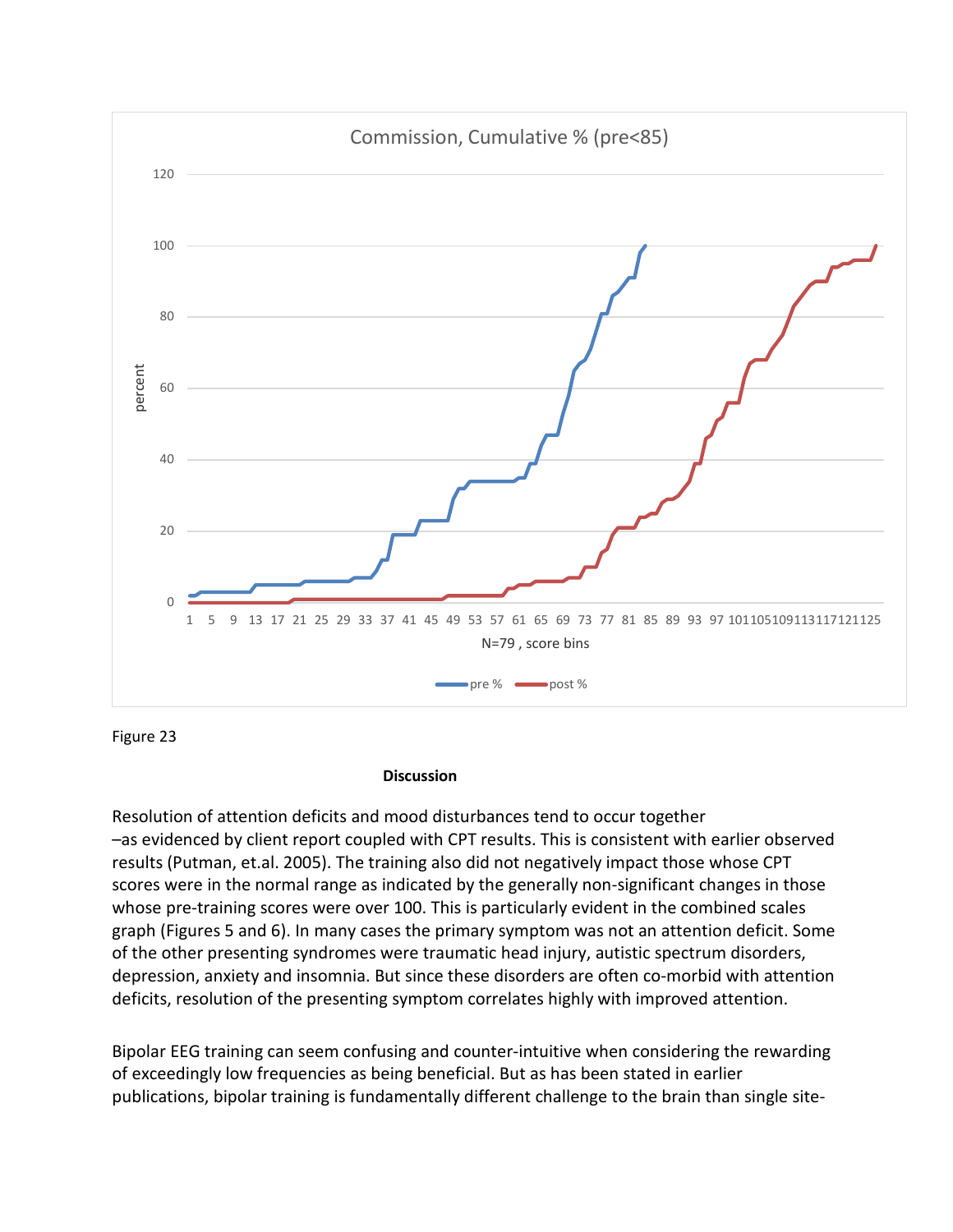training due to the mathematics of differential signal amplitude reinforcement and the cancellation of common mode components of the signal (Fehmi, 2002; Putman, 2002; Putman and Othmer, 2006). In the case of the infra-low-frequency reinforcement, where the individual period of a waveform can be extremely long, we have shifted back to an amplitude-driven form of training, in contrast to the more phase-involved training that prevailed for us in the EEG range. This requires further explanation because the word amplitude referred to here differs from what we call amplitude in the usual EEG training context. The amplitude referred to here is quite simply the instantaneous differential signal between the two sites. This signal is deemed to reflect the instantaneous differential cortical activation at the two sites. The frequency selection of the program isolates a particular mechanism involved in the management of cortical activation, and the signal-tracking algorithm yields the dynamics of that signal, which is the grist for our mill. These dynamics reflect the brain's accommodation to ongoing life events, and turn out to be quite recognizable to the brain that authored the signal. Finding the individual optimal reward frequency involves some sleuthing, in that the clinician is reliant on the client's ability to convey their experience in the moment, as well as on behavioral features exhibited by the client. Measures of peripheral physiological can be additionally helpful.

All of these observations are interpreted in the context of the growing understanding of the client by the clinician. This takes full advantage of the clinician's existing skill set with respect to observing and interacting with the client. However, matters are now interpreted in terms of a physiological model that can then drive decision-making with respect to protocol optimization in terms of placement and target frequency. The training experience is therefore very interactive and engaging for both parties. The data presented here provide an incentive for a re-examination of the mechanisms of action behind neurofeedback. Infra-low frequency training as it was conducted here cannot be explained in terms of the usual operant conditioning model. Further, the training is covert, and hence cannot involve the usual cognitive mechanisms thought to be in play in neurofeedback. The effects must be explainable entirely in brain-based terms. This presents a new challenge to the field. When an existing theoretical model cannot accommodate new information, it is the model that needs to be reevaluated. The data cannot be readily dismissed. We will soon be looking at the most recent clinic data (from 2012 onward).

### **Reference**

Earle–Boyer, E.A., Serper, M.R., Davidson, M., Harvey, P.D. (1991). Continuous performance tests in schizophrenic patients: Stimulus and medication effects on performance. Psychiatry Research: Vol.37, No. 1. Pages 47-56.

Fehmi, L. G. (2002). Synchrony training. Journal of Neurotherapy, 5(3), 69-72.

Halpern, J. M., Sharma, V., Greenblatt, E., Schwartz, S.T. (1991) Assessment of the Continuous Performance Test: Reliability and validity in a non-referred sample. Psychological Assessment: A Journal of Consulting and Clinical Psychology, Vol. 3(4), 603-608.